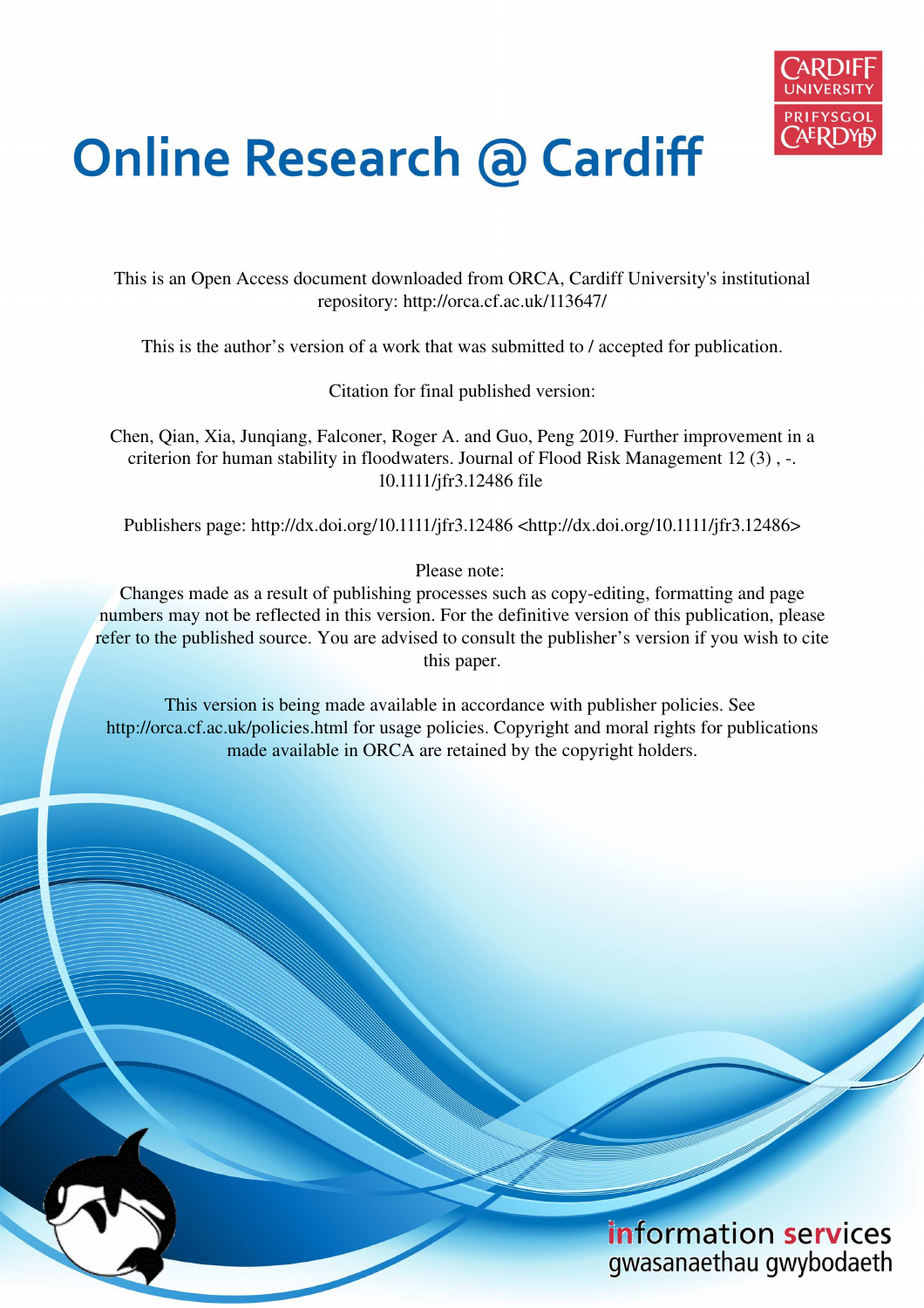## **Further improvement in a criterion for human stability in floodwaters**

Qian Chen<sup>1</sup>, Junqiang Xia<sup>1\*</sup>, Roger A. Falconer<sup>2</sup>, Peng Guo<sup>1</sup>

1 State Key Laboratory of Water Resources and Hydropower Engineering Science, Wuhan University, Wuhan 430072, China;

2 Hydro-environmental Research Centre, School of Engineering, Cardiff University, Cardiff, CF24 3AA, UK. \*Corresponding author:Email: xiajq@whu.edu.cn

#### **Abstract**

There have been numerous urban flood disasters in recent years, causing a considerable loss of human life. An improved criterion in the form of incipient velocity has been proposed for human stability in floodwaters, and it is specifically for deep waters where toppling instability generally occurs, and it can account for the posture of leaning forward of a human body in floodwater and the process of pivoting around heels at instability. Moreover, the previous equation of buoyancy force was modified using the

There<br>
There<br>
If I De Record<br>
The Article Conducts<br>
The Article Conducts<br>
The Measure and Article Conducts<br>
The Measure and Article Conducts<br>
The Measure and Article Conducts<br>
The Measure and Article Conducts<br>
Were a parameters of human body structure for a typical American or European in ergonomics. Two parameters in the formula of incipient velocity were calibrated using existing experimental data based on real human subjects, with the improved stability criterion curves being presented for children and adults in floodwaters. Finally, the proposed formula was validated in detail against existing laboratory measurements, and the simple method was given to evaluate the flood hazard degrees for children and adults, based on the calculated incipient velocities at toppling instability and the corresponding

incoming flow velocities.

**Keywords:** urban flood; human stability; incipient velocity; mechanics-based analysis

## **1 Introduction**

 $\overline{\overline{C}}$ 

TT1

The intensification in natural hydrologic processes are contributing to cause extreme urban floods to be one of the most devastating hazards throughout the world, owing to the global climate change and the increasing density of population in flood-prone areas. According to the EM-DAT (2015), there were a total of 3557 flood events reported in the period 1986-2015 around the world, which met the EM-DAT criteria for severity; these floods caused about two hundred thousand deaths. For example, a

> This article has been accepted for publication and undergone full peer review but has not been through the copyediting, typesetting, pagination and proofreading process, which may lead to differences between this version and the Version of Record. Please cite this article as doi: 10.1111/jfr3.12486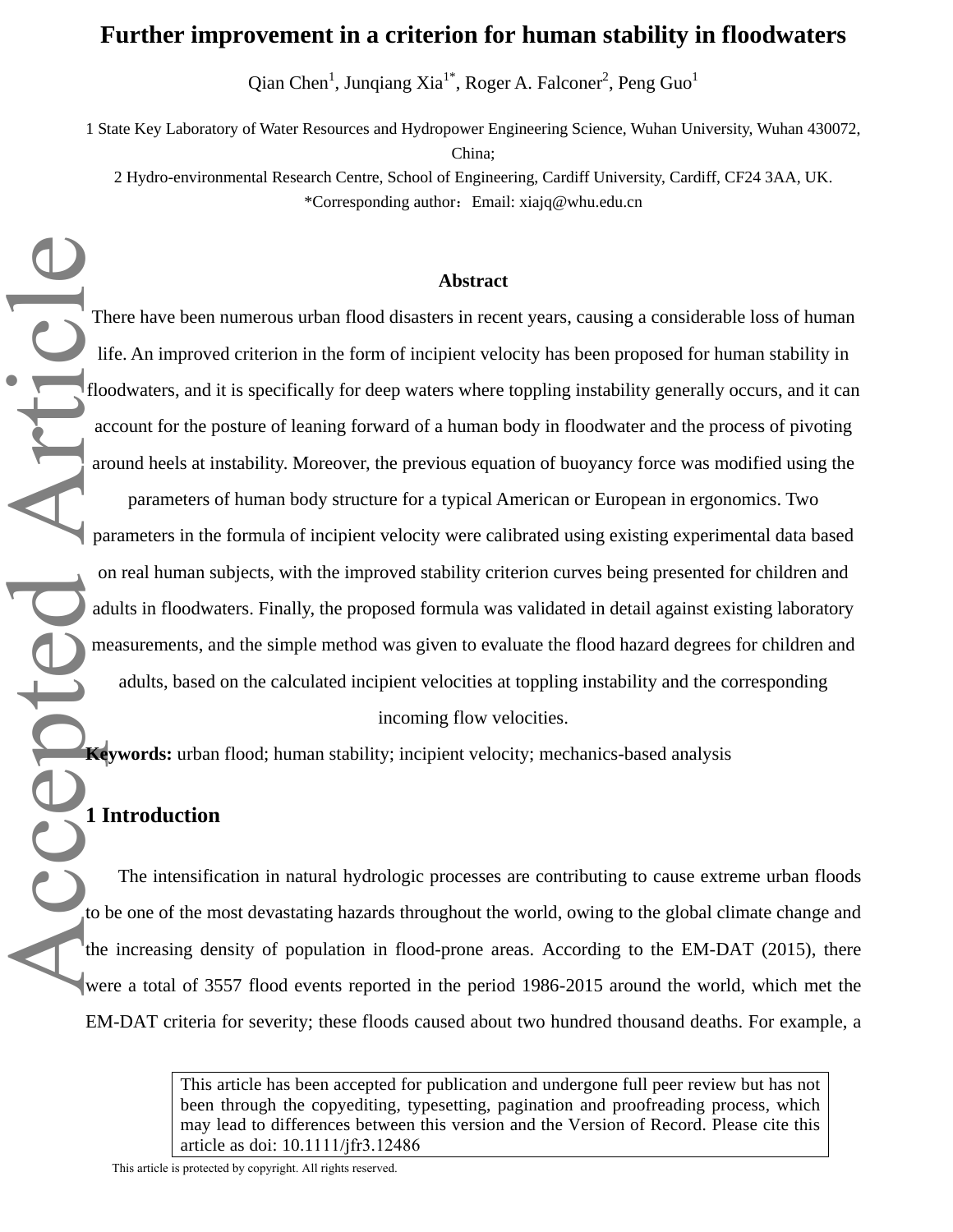flood occurring in Aragon of Spain wiped out the Biescas' campground on 7 August 1996, which killed more than 80 persons (Soula et al., 1998). An excessive regional rain in October 2003 caused catastrophic flooding in France, Swiss and Italian Alps, with a loss of 29 lives and an estimated damage in excess of \$8 billion (Barredo, 2007). More than 600 mm of rain fell in less than 24 hours in 2002, which led to a series of flash floods in the Gard River, France, with 23 fatalities and 1.2 billion Euros of damages being reported (Ruin et al., 2008). More recently, a flash flood owing to an extraordinary rainfall occurred in Beijing in July 2012, and the mean rainfall reached 170 mm over a period of 20 hours, with a maximum rainfall of 460 mm in the district of Fangshan. The direct economic loss from this flood event was estimated to exceed \$1.86 billion and more than 1.6 million people were affected by the floodwaters, with a loss of about 80 human lives being reported (Wang et al., 2013; Xia et al., 2016). People safety can be compromised when they are exposed to floodwaters that exceed their ability to remain standing. Therefore, it is significant to propose a quantitative method to assess the stability degree of a human body in floodwater, which can provide a scientific basis for the flood risk assessment.

Which<br>
of dar<br>
of dar<br>
nours,<br>
this fle<br>
by the<br>
2016).<br>
ability<br>
stabili<br>
stabili<br>
was m<br>
depths<br>
be a<br>
condu<br>
shoes<br>
overto Various experiments have been conducted over the past decades in an attempt to quantify the criterion for human stability in floodwaters. Foster and Cox (1973) firstly studied this issue by testing the stability of six children with different height and mass combinations in a laboratory flume and found that physical, emotional and dynamic factors significantly influence the degree of human stability in floodwaters. The measurements of Foster and Cox (1973) also indicated that the instability was mainly caused by sliding since the tests were performed under high flow velocities and low water depths. Abt et al. (1989) conducted further tests and found that the mechanism of toppling would also be a key cause of human instability in floodwaters with higher depths. Takahashi et al. (1992) conducted detailed measurements on the friction coefficient for a range of leather and rubber soled shoes on various ground surfaces, when testing the safety of dock workers under the condition of wave overtopping on harbor structures. By conducting human stability experiments in a 130 m long laboratory basin, Karvonen et al. (2000) concluded that human stability might be influenced by other factors such as lighting and turbidity. Yee (2003) carried out stability testing of 4 young children in a laboratory flume, and it was deemed that the lower stability of a younger human subject was due to a lower level of muscular development and coordination. Russo et al. (2013) constructed a laboratory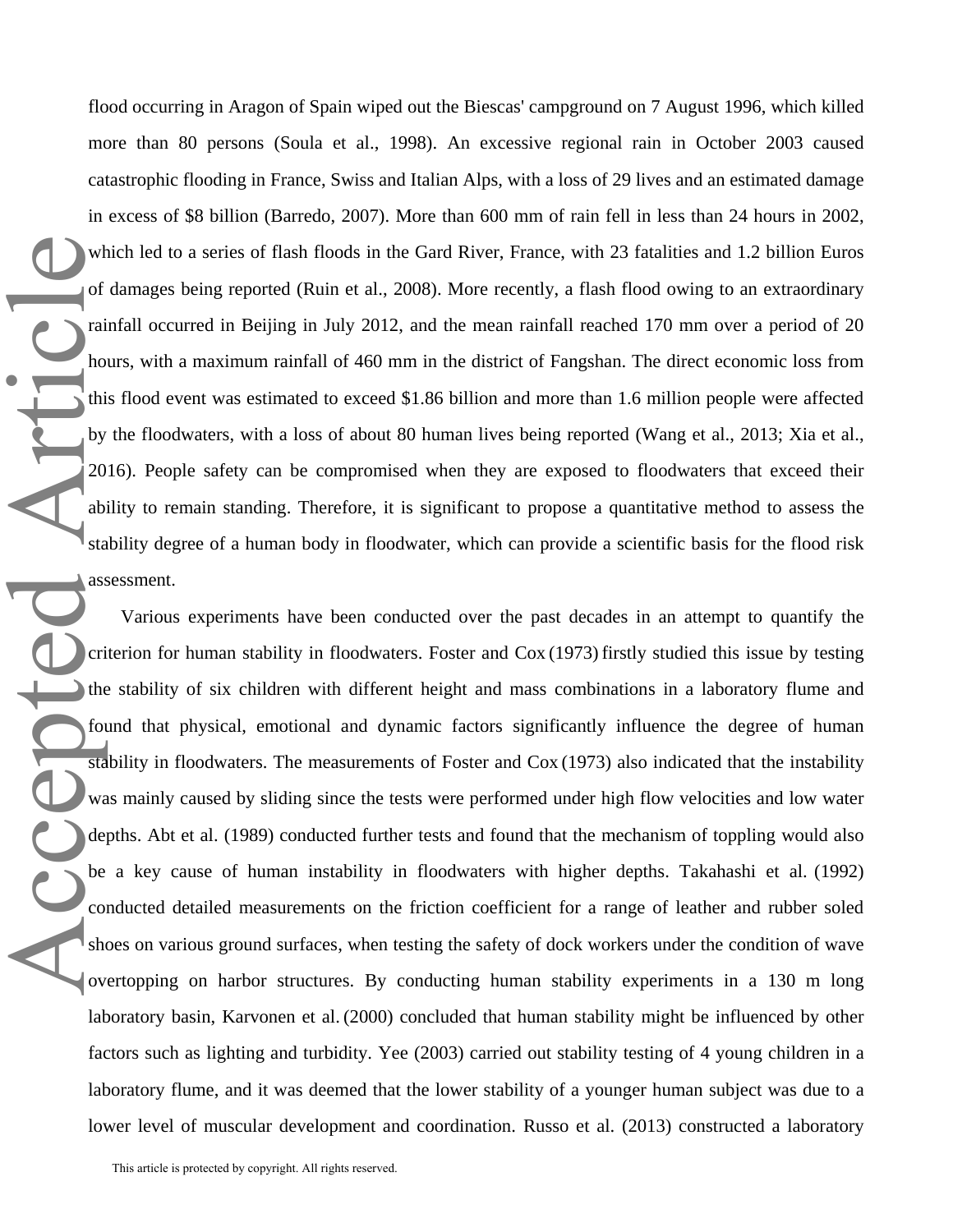model representing a near-full-scale urban street for investigating the stability of pedestrians during storm events, with a new criterion for human stability being developed based on these experimental data, and it was concluded that several existing studies in flumes for hazard assessment on floodplains seem to overestimate human stability degrees in urban floods ( e.g. Foster and Cox , 1973; Abt et al., 1989; Karvonen et al., 2000; Takahashi et al., 1992; Yee, 2003; Jonkman and Penning-Rowsell, 2008). Martínez-Gomariz et al. (2016) conducted the tests similar to the experiments of Russo et al. (2013), and general hazard levels for pedestrians crossing a street were established under various combinations of water depth and velocity, which accounted for various classifications of footwear, test subject age and weight, and visibility conditions.

1989;<br>
Martin<br>
and ge<br>
of ward<br>
and w<br>
D<br>
metho<br>
(2008)<br>
criteri<br>
mecha<br>
instab<br>
the ca<br>
subjec<br>
onclu<br>
a subj<br>
subjec<br>
subjec<br>
subjec<br>
and june of hung<br>
instab<br>
positic<br>
conclu<br>
conclu<br>
and y<br>
mecha<br>
instab<br>
subjec<br>
a sub Due to the limitations in laboratory-based experimental studies, some empirical and theoretical methods were introduced to investigate the human stability criteria. Jonkman and Penning-Rowsell (2008) tested the stability of an adult stuntman in a real channel and proposed a simplified stability criterion, with the modes of both sliding and toppling instability being included, however, the effect of buoyancy force was neglected. Milanesi (2015) established a conceptual model that accounted for the destabilizing effect of local slope and fluid density. Recently, Xia et al. (2014) derived two mechanics-based formulae for the incipient velocity of a human body on a horizontal ground at instability modes of sliding and toppling, with the buoyancy force being included in the derivation, and the calculated results were compared with existing experimental data based on American or European subjects.

However, the majority of the previous theoretical studies did not account for the maneuverability of human bodies in floodwaters. In the real condition, pedestrians in floodwaters can adjust their positions or postures to brace against the water, thereby resulting in them resisting larger flows. This conclusion is supported by the study of Jonkman and Penning Rowsell (2008), and it was observed that: a subject first stood at right angles to the flow in the standing test; as the flow and depth increased, the subject swiveled so as to stand diagonally to the flow, with one leg in front of the other and with the front leg bent, and then leaned forwards so as to lower his center of gravity. Therefore, the postural adjustment of a human body in floodwater cannot be neglected in the theoretical analysis because it can influence the stability degree of a human body. It should be noted that the current work is an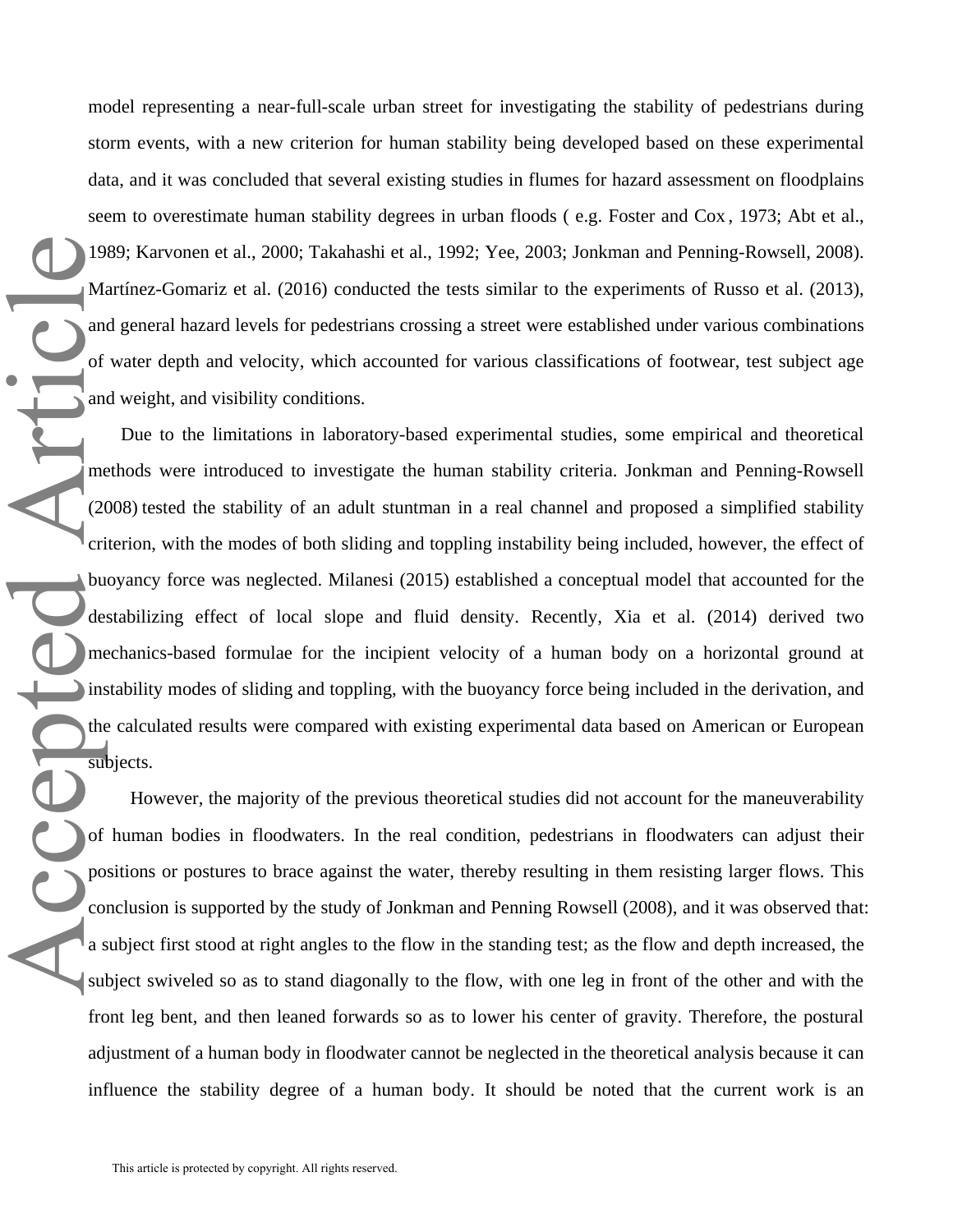improvement on the previous study of Xia et al. (2014), which further accounts for the postural adjustment of a human body in floodwater.

Another aspect should be noted that in the work of Xia et al. (2014), the buoyancy force was calculated based on the statistics of the body segment parameters for a Chinese in ergonomics due to the irregular shape of a human body. However, there exists a difference of body structure attributes between the typical American or European and the Chinese, thus an error is caused when the parameters calibrated by the average body attributes for a Chinese are used to estimate the buoyancy force acting on an American or European in floodwater. Therefore, it is necessary to revise the equation of buoyancy force based on the parameters of human body structure for a general American or European.

the impropriate that the contract of burght and adjust distribution of burght and adjust the contract of burght and adjust the contract of  $\frac{1}{2}$  For  $\frac{1}{2}$  For  $\frac{1}{2}$  For  $\frac{1}{2}$  For  $\frac{1}{2}$  For  $\frac{1}{2}$  For In the present study, the previous equation of buoyancy force is corrected further, with the parameters of human body structure being considered for a typical American or European. The postural adjustment of a human body in floodwater was conceptualized as a rigid body at a tilting angle to the flow. Different forces acting on a human body leaning forward the incoming flow are presented, with the corresponding formula being derived for incipient velocity at toppling instability. Two parameters in the formula of incipient velocity were calibrated based on previous experimental data, with the improved criterion being presented for the stability of children and adults in floodwaters. Finally, the value of the tilting angle of a human body in floodwater was discussed, and the proposed criterion for adults was validated in detail against existing laboratory measurements.

## **2 Force analysis and formula derivation**

Previous studies have identified that there are two main mechanisms of human instability in floodwaters, including sliding (friction) instability and toppling (moment) instability. Sliding instability usually occurs in high-velocity shallow waters, while toppling instability generally occurs in deeper waters (Keller and Mitsch, 1993; Cox et al., 2010; Xia et al., 2014). Jonkman and Penning-Rowell (2008) presented another hydrostatic mechanism for completeness: floating. They pointed out that floating usually occurs when water depth exceeds a person's height, as the density of the human body is similar to the density of water, and then, the person is no longer subject to the influence of moment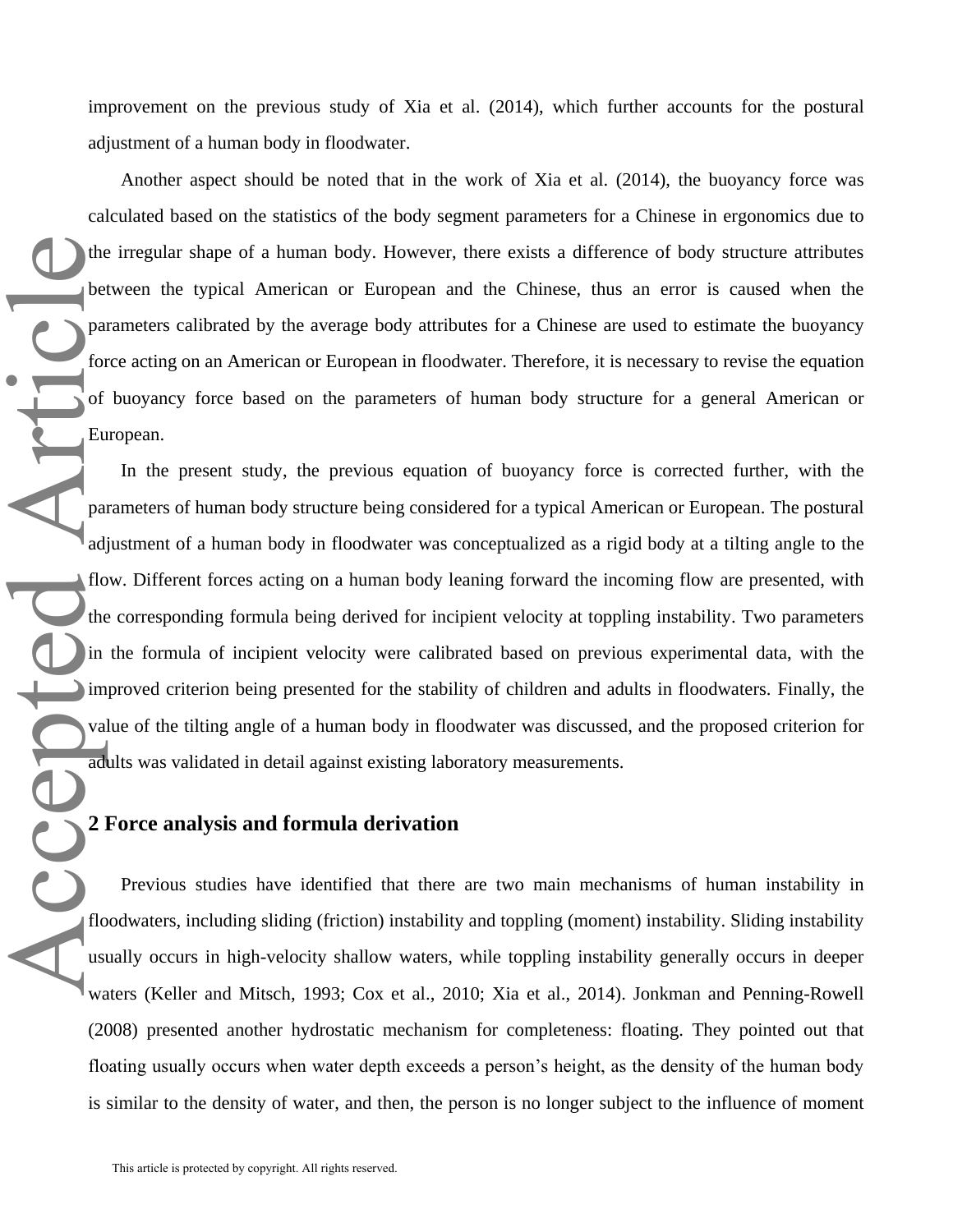or friction instability. Limited measurements under the mode of sliding instability were obtained from the literature. Therefore, the current study only focuses on the mode of toppling instability for a human body in floodwater. In this section, the corresponding expressions are presented for the forces acting on a human body in floodwater. Based on the mechanisms of toppling instability and the principles of river dynamics, an incipient velocity formula is derived, with the postural adjustment of a human body in floodwater being considered.

#### **2.1 Forces acting on a human body in floodwater**

The force analysis for the stability of a human body in floodwater at toppling instability is similar to the method for the derivation of the incipient motion of a coarse sediment particle at rolling in river dynamics (Zhang and Xie, 1993). The forces acting on a human body include the drag force (*FD*) of the flowing water in the streamwise direction, the gravitational force  $(F_G)$  and buoyancy force  $(F_b)$  in the vertical direction. In addition, the body also experiences the normal reaction force from the ground  $(F_N)$  (see Fig. 1). Toppling instability generally occurs when the moment exerted by the drag force exceeds the resisting moment of the effective body weight (Abt et al., 1989; Lind et al., 2004; Cox et al., 2010).

Free Contracts of the dynam flowir vertice (F<sub>N</sub>) (C) al., 20<br>
al., 20<br>
al., 20<br>
al., 20<br>
al., 20<br>
al., 20<br>
al., 20<br>
al., 20<br>
al., 20<br>
al., 20<br>
al., 20<br>
al., 20<br>
al., 20<br>
al., 20<br>
al., 20<br>
al., 20<br>
al., 20<br>
al., 20<br>
al., 2 As pointed by Jonkman and Penning Rowsell (2008), the postural adaptation of a human body to the flow is a dynamic and complex process, therefore it's difficult to include the total reaction of the body in the theoretical analysis. To simplify the process and improve the usability of the results, the current analysis accounts for the most relevant influencing factor, i.e. the inclination of a human body at an angle facing the incoming flow, and adopts a static mode to analyze the human stability characteristic. As shown in Fig. 1, the postural adjustment of a human body in floodwater is simplified to a rigid body at a tilting angle (*θ*) to the incoming flow, with the values of *θ* being not more than 90°. When toppling instability occurs, the body will start to rotate around the heels. Buoyancy force is the product of water density  $\rho_f$ , acceleration of gravity *g* and the volume of the displaced water by the partially submerged human body *Vb*, which can be written as:

$$
F_b = \rho_f g V_b \tag{1}
$$

where the water density  $(\rho_f)$  is usually set to 1000 kg/m<sup>3</sup>. It is clear that  $V_b$  is related to the water depth  $(h_f)$ , the height  $(h_p)$  and the total volume  $(V_p)$  of a human body. In terms of ergonomics, there exist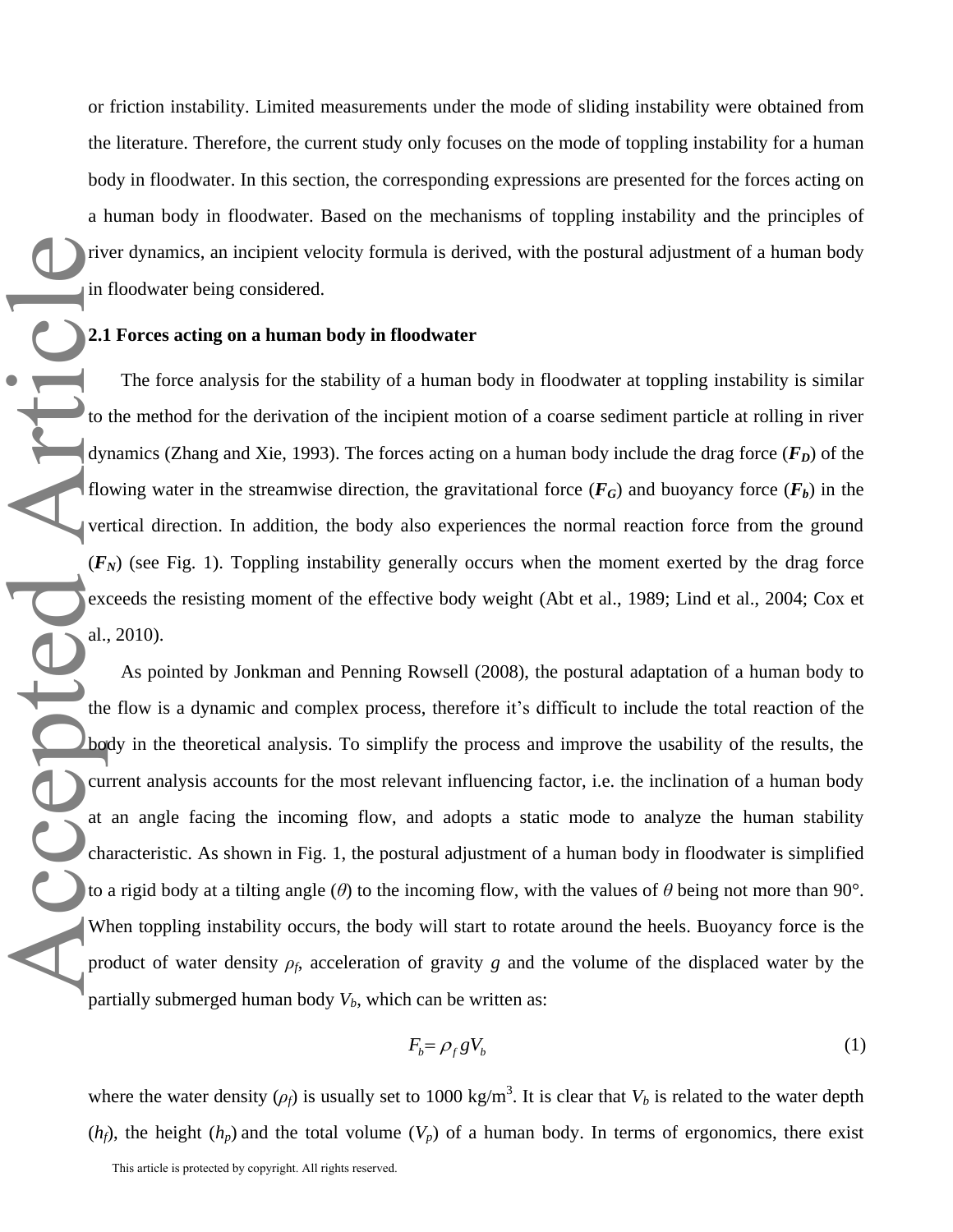various empirical relationships between the sizes of various segments of a typical human body, and *h<sup>p</sup>* or *Vp* (Drillis et al., 1964; Guo and Wang, 1995; Sandroy and Collison, 1996). Based on these characteristic parameters of the body structure, this relationship is usually represented by a quadratic function with sufficient accuracy, and with the corresponding function being written as:

$$
V_b / V_p = a_1 \left(\frac{h_f}{h_p}\right)^2 + b_1 \left(\frac{h_f}{h_p}\right) \tag{2}
$$

Maria Condition of the Condition of the Condition of the Condition of the Condition of Condition of Conditional Condition of Condition of Condition of Condition of Condition of Condition of Condition of Condition of Condit where  $a_1$  and  $b_1$  are non-dimensional coefficients, which can be determined by the known volume of each body segment in ergonomics (Drillis et al., 1964). Based on the average adult body attributes for a European, the values of  $a_1 = 0.735$  and  $b_1 = 0.265$  are calibrated respectively (Fig. 2). Because of the scarcity of data for the segment parameters of a child body, it is assumed that the values of  $a_1$  and  $b_1$  for a child body are the same to those for an adult body.

There also exists an approximate linear relationship between the volume  $V_p$  [m<sup>3</sup>] and the mass  $m_p$ [kg] of a human body in ergonomics, which can be expressed by:

$$
V_p = a_2 m_p + b_2 \tag{3}
$$

where  $a_2$  and  $b_2$  are empirical coefficients, and  $a_2 = 1.015 \times 10^{-3}$  m<sup>3</sup>/kg and  $b_2 = -4.927 \times 10^{-3}$  m<sup>3</sup> are determined respectively based on the average attributes of a human body (Guo and Wang, 1995). Substituting Eqs. (2) and (3) into Eq. (1), the expression for the buoyancy force can then be re-written as:

$$
F_b = g \rho_f [a_1(\frac{h_f}{h_p})^2 + b_1(\frac{h_f}{h_p})](a_2 m_p + b_2)
$$
\n(4)

The calculation of the buoyancy force using Eq. (4) fully accounts for the effect of an irregular body shape. Considering the situation of a human body with a mass of 60 kg standing in floodwater, the buoyancy force calculated using Eq. (4) is equivalent to 26% of the gravitational force under the condition of a waist-deep water. Therefore, it is necessary to include the effect of the buoyancy force when deriving the stability criterion for a human body in floodwater.

In the streamwise direction, the drag force  $(F_D)$  acting on a human body in floodwater can be written as: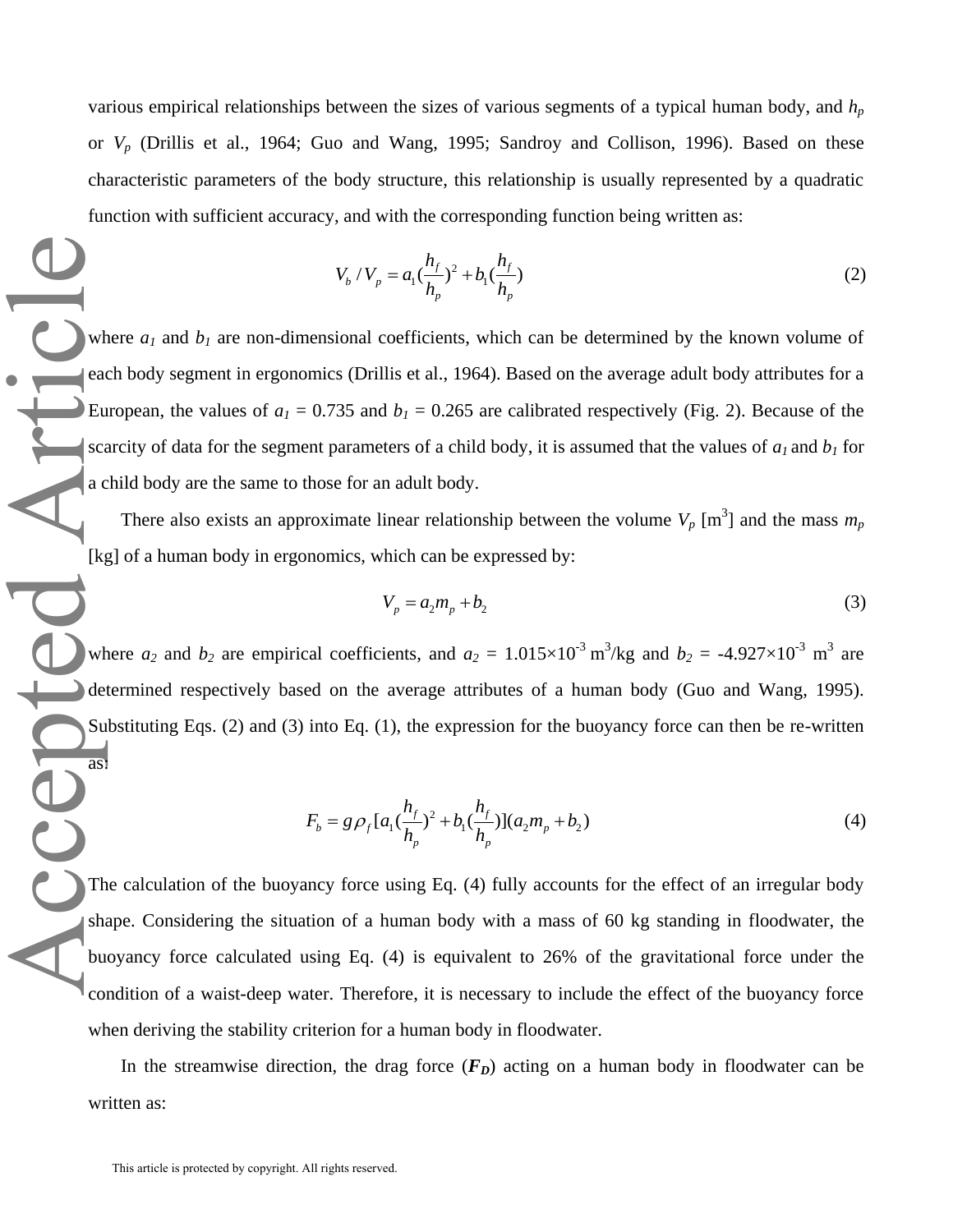$$
F_D = 0.5 A_d C_d \rho_f u_b^2 \tag{5}
$$

where  $u_b$  is a representative near-bed velocity;  $C_d$  is the drag coefficient; and  $A_d$  is the wetted area, with  $A_d = a_d$  (*b<sub>p</sub>h<sub>f</sub>*), where  $a_d$  is an empirical coefficient, with  $b_p$  being the average body width exposed normal to the incoming flow. Based on the statistics of the body segment parameters, a quantitative relationship between the mean body width and body height is expressed by  $b_p = a_p h_p$ , where  $a_p$  is an empirical coefficient. Therefore, the expression  $A_d = a_d a_p (h_p h_f)$  can be obtained.

Condit Condit Condit Condit Vertical Inc. or Condit Vertical Inc. or Condit Vertical Inc. or Condit Vertical Inc. or Condit Vertical Inc. or Condit Vertical Inc. or Condit Vertical Inc. or Condit Condit Vertical Inc. or Co The gravitational force of a human body is the product of acceleration of gravity and body mass. For a human body leaning forward in floodwater, it is considered that under a partially submerged condition, the action position of the buoyancy force is not in line with the body gravity force along the vertical direction, as shown in Fig. 1. The buoyancy force and the body weight force act along the same line of action only if a human body is fully submerged in floodwater. The components of *FG* in the *x* and *y* directions ( $F_{Gx}$  and  $F_{Gy}$ ) are thus expressed respectively by:

$$
F_{Gx} = (gm_p)\cos\theta \quad \text{and} \quad F_{Gy} = (gm_p)\sin\theta \tag{6}
$$

Similarly, the components of  $F_b$  in the *x* and *y* directions ( $F_{bx}$  and  $F_{by}$ ) are written respectively as:

$$
F_{bx} = F_b \cos \theta \qquad \text{and} \qquad F_{by} = F_b \sin \theta \tag{7}
$$

*FN* is the normal reaction force from the ground surface, which is generally equivalent to the composite force of the gravitational force and the buoyancy force, wherein  $F_N = F_G - F_b$ .

### **2.2 Formula derivation at toppling instability**

The critical condition for toppling instability is that the human body would pivot around the heel (Fig. 1), when the moment associated with the drag force and the buoyancy force is equal to the resisting moment from the body weight. Therefore, the corresponding moment balance equation at toppling instability can be written as:

$$
F_{Gx}L_{gx} + F_{Gy}L_{gy} = F_D L_d + F_{bx}L_{bx} + F_{by}L_{by}
$$
\n(8)

where  $L_{gx}$  and  $L_{gy}$  are the moment arm of the body weight along the *x* and *y* directions, respectively;  $L_d$ is the moment arm of the drag force, with  $L_d = a_h h_f$ , in which  $a_h$  is the correction coefficient for the height between the centre of the drag force and the ground surface; *Lgx* is the moment arm of the body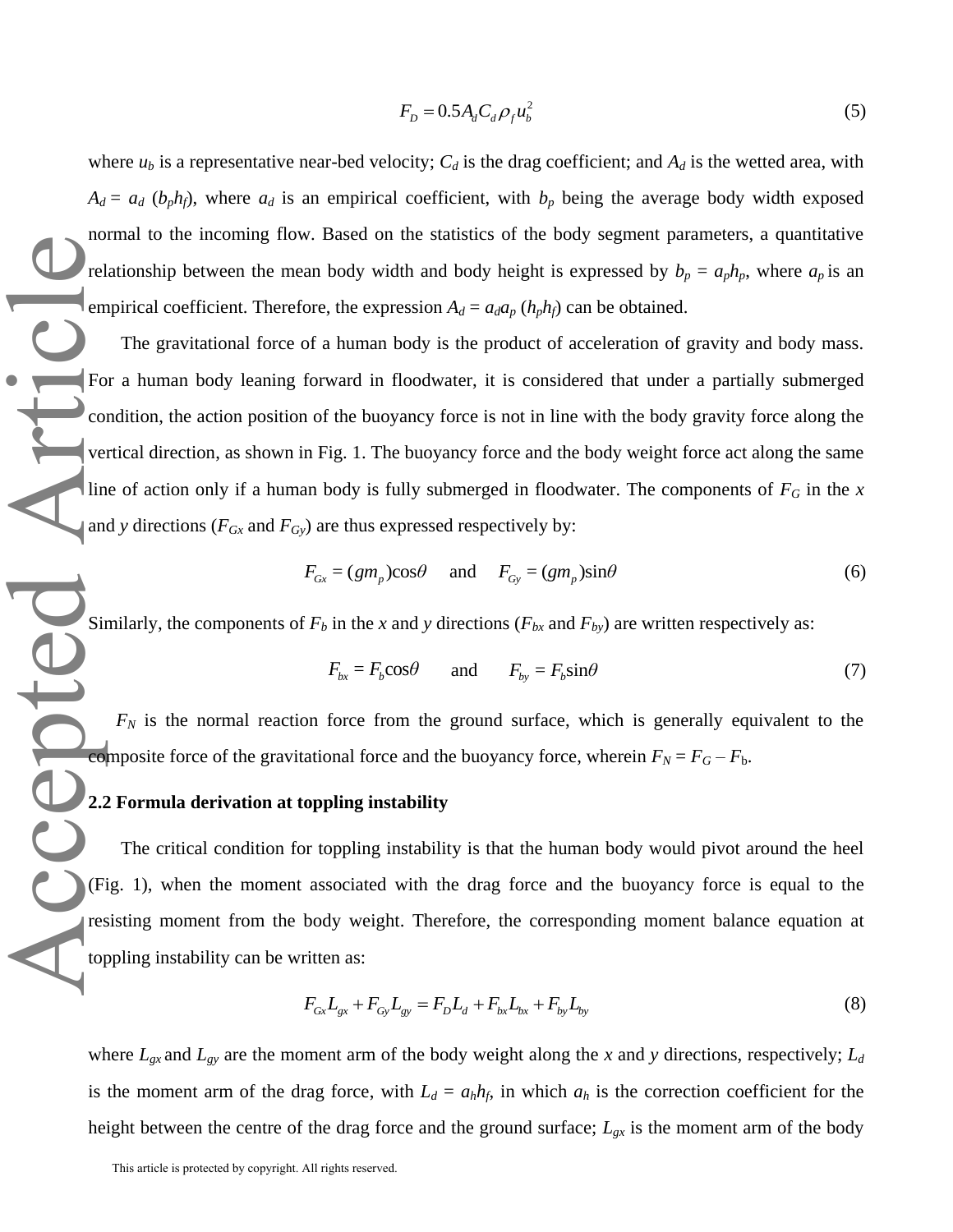weight along the *x* direction, with  $L_{gx} = a_{gx}h_p$ , and  $a_{gx}$  is the correction coefficient for the distance between the gravity centre of the body and the bottom, which is approximately equal to 0.55 based on the studies of Hellebrandt et al. (1938); *Lgy* is the moment arm of the body weight along the *y* direction, with  $L_{gy} = a_{gy}h_p$ , where  $a_{gy}$  is the correction coefficient for the distance between the position of the centre of gravity of the body and the heel. According to the statistics for the structure of a typical human body, the value of  $a_{gy}$  is typically about 0.05 (Guo and Wang, 1995);  $L_{bx}$  is the moment arm of the buoyancy force along the *x* direction, with  $L_{bx} = a_{bx}h_f$ , and  $a_{bx}$  is considered to be equal to  $a_{gx}$ , which can guarantee that the buoyancy force and the body weight force act along the same line of action when a human body is fully submerged in floodwater; *Lby* is the moment arm of the buoyancy force along the y direction, with  $L_{by} = L_{gy}$  being assumed. Substitution of the expressions for  $L_d$ ,  $L_{gx}$ ,  $L_{gy}$ ,  $L_{bx}$  and  $L_{by}$  (as shown in Fig. 1) into Eq. (8), the expression of  $u_b$  can be re-arranged as:

$$
u_b = \sqrt{\frac{2ga_{gy}}{a_h a_d a_p C_d}} \sqrt{\frac{m_p}{\rho_f h_f^2}} (\gamma \cos \theta + \sin \theta) - [a_1(\frac{h_f}{h_p})^2 + b_1(\frac{h_f}{h_p})](a_2 m_p + b_2)(\frac{\gamma \cos \theta}{h_f h_p} + \frac{\sin \theta}{h_f^2})
$$
(9)

where  $\gamma = a_{gx} / a_{gy}$ . According to the values of  $a_{gx}$  and  $a_{gy}$ , the value of  $\gamma$  is set to a constant value of 10.0 in this study.

 $\footnotesize \begin{tabular}{|c|c|} \hline \textbf{Centre} \textbf{huma} \end{tabular} \footnotesize \begin{tabular}{|c|c|} \hline \textbf{center} \end{tabular} \footnotesize \begin{tabular}{|c|c|} \hline \textbf{center} \end{tabular} \footnotesize \begin{tabular}{|c|c|} \hline \textbf{center} \end{tabular} \footnotesize \begin{tabular}{|c|c|} \hline \textbf{center} \end{tabular} \footnotesize \begin{tabular}{|c|c|} \hline \textbf{center} \end{tabular} \footnotesize \begin{tabular}{|c|c|} \hline \textbf{center} \end$ The representative near-bed velocity  $u<sub>b</sub>$  cannot be determined easily in practice, and therefore the depth-averaged velocity (*U*) is generally used for simplicity. The incoming flow velocity distribution upstream of the body can be approximately characterized by a power-law velocity profile, but this refers to the flow velocity distribution before it reaches the zone with a high pressure gradient occurring around the submerged human body (Xia et al., 2014). The power-law velocity profile can be expressed as  $u = (1+\beta) U (y/h_f)^{\beta}$ , in which  $\beta$  is an empirical coefficient and can be determined by the inflow velocity profile; *y* is the height from the ground, and *u* is the velocity at *y* (Zhang and Xie, 1993; Wu, 2007). In this analysis, the representative height for  $u_b$  is set to  $a_b h_p$ , which gives  $u_b = (1+\beta) U_c(a_b)$  $h_p / h_f$ <sup> $\beta$ </sup>, where  $a_b$  is a small coefficient related to the body height. Substituting the expressions for  $u_b$ into Eq. (9), the incipient velocity at toppling instability for a human body leaning forward in floodwater can be written as:

$$
U_c = \alpha \left(\frac{h_f}{h_p}\right)^{\beta} \sqrt{\frac{m_p}{\rho_f h_f^2} (\gamma \cos \theta + \sin \theta) - [a_1 (\frac{h_f}{h_p})^2 + b_1 (\frac{h_f}{h_p})](a_2 m_p + b_2)(\frac{\gamma \cos \theta}{h_f h_p} + \frac{\sin \theta}{h_f^2})}
$$
(10)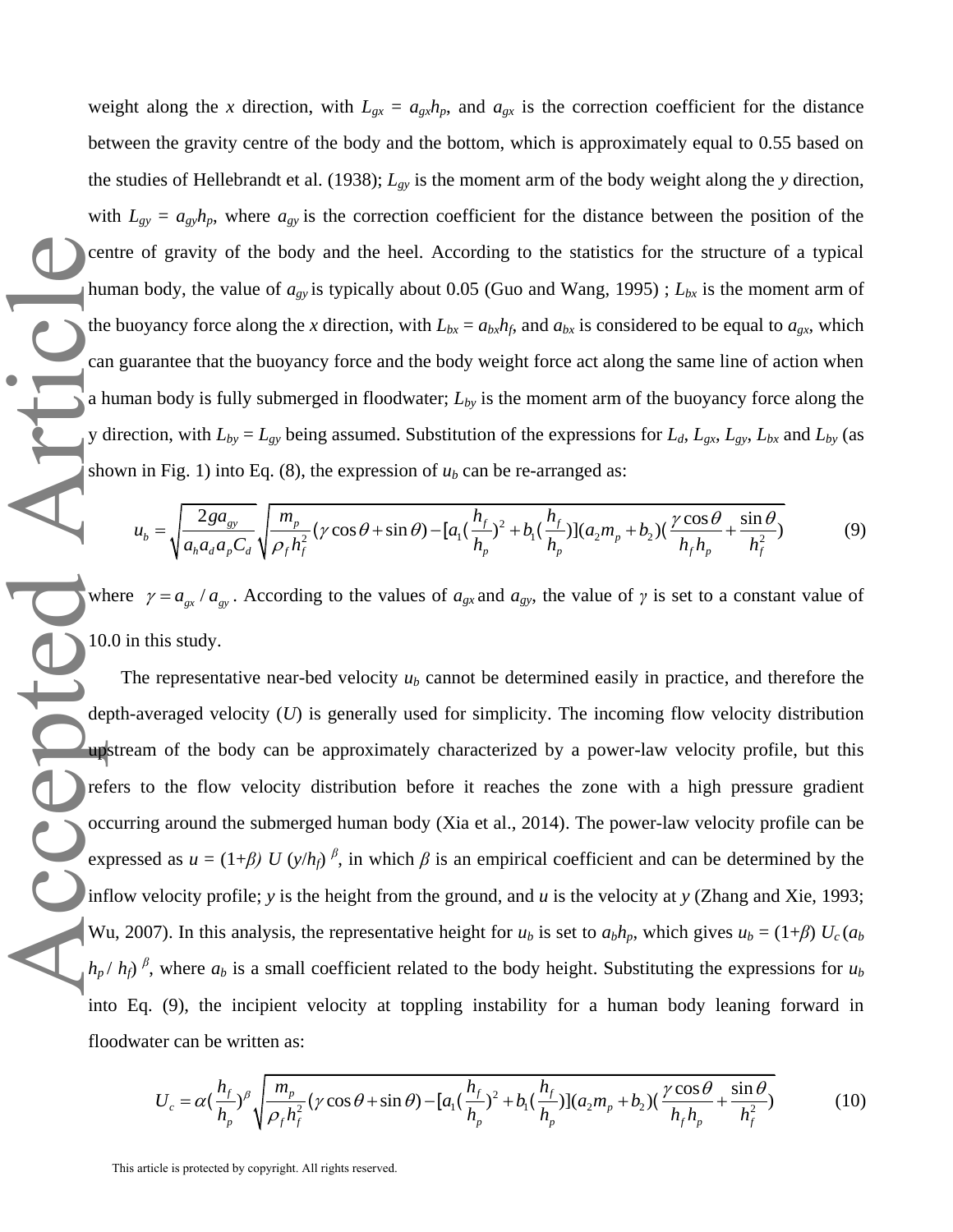where  $\alpha = \sqrt{2 g a_{gy} / (a_d a_p C_d a_h)} / [(1 + \beta) a_b^{\beta}]$ . It should be noted that Eq. (10) is valid for the water depths  $h_f$  less than the human body's height  $h_p$ . As the tilting angle is assumed to be equal to 90°, Eq. (10) can be re-written as:

$$
U_c = \alpha \left(\frac{h_f}{h_p}\right)^{\beta} \sqrt{\frac{m_p}{\rho_f h_f^2} - \left(\frac{a_1}{h_p^2} + \frac{b_1}{h_f h_p}\right) (a_2 m_p + b_2)}
$$
(11)

Eq. (11) describes the toppling stability criterion of a human body standing at a right angle to the flow, which is coincident with the formula proposed earlier by Xia et al. (2014).

## **3 Parameter calibration and discussion**

#### **3.1 Parameter calibration**

Eq. (1<br>
B. 1 Pa<br>
3 Pa<br>
3 Pa<br>
3 Pa<br>
3.1 Pa<br>
3 Pa<br>
3 Pa<br>
3 Pa<br>
3 Pa<br>
3 Pa<br>
3 Pa<br>
3 Pa<br>
3 Pa<br>
3 Pa<br>
3 Pa<br>
3 Pa<br>
3 Pa<br>
3 Pa<br>
3 Pa<br>
3 Pa<br>
2 Pa<br>
2 Pa<br>
3 Pa<br>
2 Pa<br>
3 Pa<br>
3 Pa<br>
3 Pa<br>
3 Pa<br>
3 Pa<br>
3 Pa<br>
3 Pa<br>
3 Pa<br>
3 Pa<br>
3 Pa<br>
3 Pa<br> The structure of the formula presented in Eq. (10) is relatively complex due to the introduction of the buoyancy force and the inclination posture of a human body. For a particular human body, the value of mass  $(m_p)$  or height  $(h_p)$  is known, and the coefficients relevant to the body structure (i.e.  $a_l$ )  $b_1$ ,  $a_2$ ,  $b_2$ ) in Eq. (10) have been evaluated according to the data from the ergonomics based on a typical European or American. The tilting angle of the body  $(\theta)$  to the flow is actually a variable, which mainly depends on the forces acting on the object and the body's manoeuvrability to adapt to the flow. However, the value of the tilting angle is set to 75° for a convenient use in the current investigation, and a thorough discussion of the selection of the tilting angle is presented in the next section. The process of formula derivation shows that the parameter  $\alpha$  is theoretically not related to the tilting angle of a human body ( $\theta$ ) in floodwater, as the drag coefficient ( $C_d$ ) is a constant for high values of the object Reynolds number and the parameter  $\beta$  is determined by the inflow velocity profile, and other coefficients (i.e.  $a_{gy}$ ,  $a_d$ ,  $a_p$ ,  $a_h$ ,  $a_b$ ) are only related to the attributes of a human body (Xia et al., 2016). Therefore, the values of  $\alpha$  and  $\beta$  can be calibrated using the software package SPSS based on the measurements in the literature (Abt et al., 1989; Karvonen et al., 2000).

Abt et al. (1989) undertook laboratory testing of 20 adults in flows under two bottom slopes of 0.5 and 1.5%, with four different bottom surfaces, and the datasets for a concrete bottom slope of 1.5% were used for parameter calibration. The calibrated values of  $\alpha = 3.672 \text{ m}^{0.5}/\text{s}$  and  $\beta = 0.271$  were obtained, together with a relatively high value of  $R^2 = 0.712$  (Table 1). Jonkman and Penning-Rowsell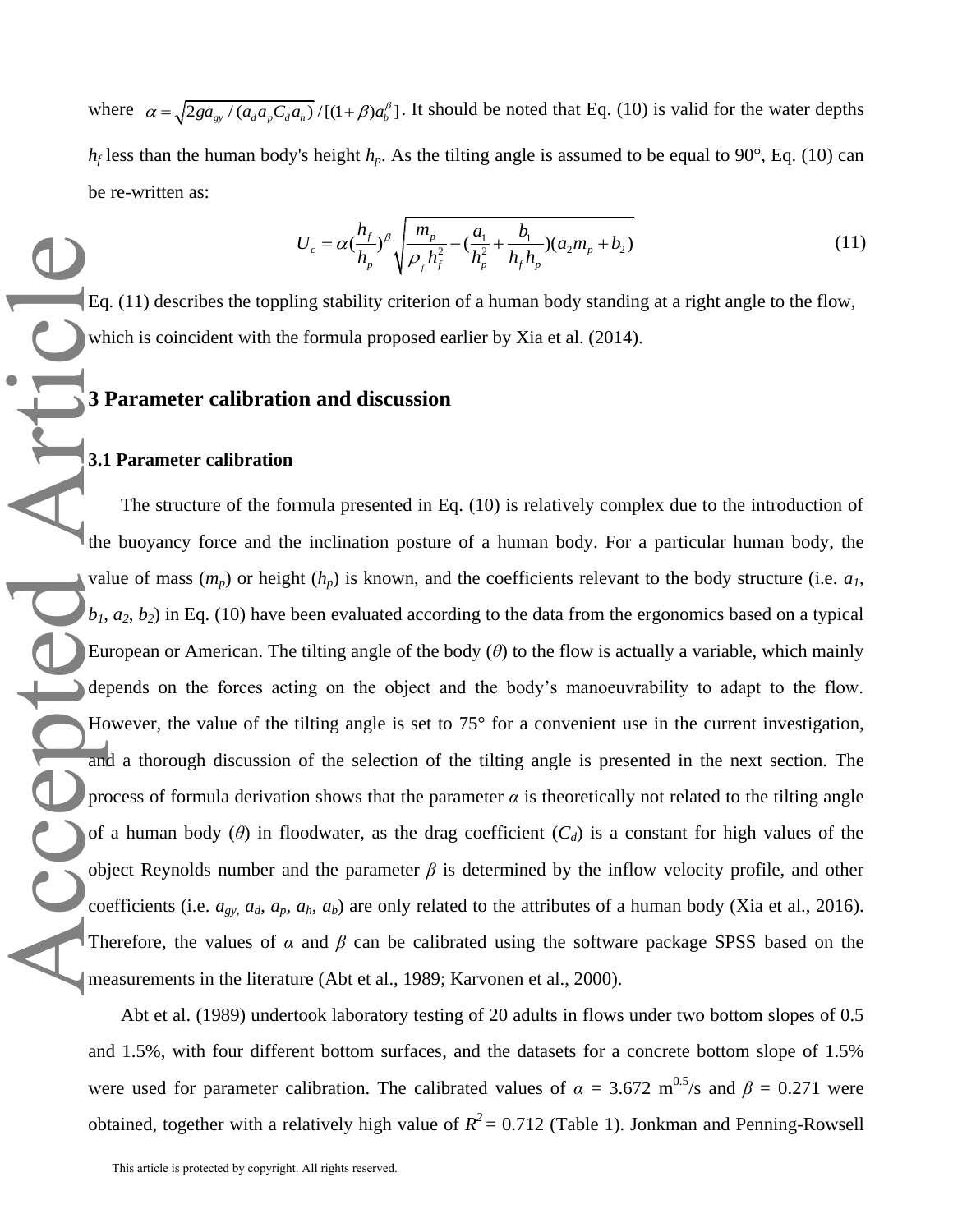With  $\mu$ <br>all the<br>distribution consider<br>consider (2014)<br>Chine<br>the ro<br>struct (11) c<br>from the way<br>differe<br> $\theta$  decreased  $\theta$  decreased  $\theta$ <br>incipie<br>consider  $\theta$ <br>decreased  $\theta$ <br>and  $\beta$ (2008) developed a formula for estimating the incipient velocity at toppling instability, and this formula did not account for the effects of the buoyancy force acting on the human body and the non-uniform velocity profile along the vertical direction. Coefficients in the formula of Jonkman and Penning-Rowsell (2008) were also calibrated using the same experimental data of Abt et al. (1989), with  $R^2 = 0.62$ , which is less than the correlation degree ( $R^2 = 0.712$ ) obtained in this study. Based on all the tests of Abt et al. (1989), Xia et al. (2014) calibrated the parameters in the incipient velocity formula at toppling instability, with a posture of human body standing upright in floodwater being considered, with  $R^2 = 0.561$  being obtained. The lower degree of correlation calibrated by Xia et al. (2014) could be partly attributed to the ignorance of the body structure difference between a general Chinese and a typical European or American, as well as the inclining posture of human body. Moreover, the role of the tilting angle in Eq.(10) is much more important than the difference between the body's structure attributes of a Western person and an Asian person. Incipient velocities calculated using Eq. (11) can vary in less than 3% for the parameters of human body structure (namely,  $a_1$  and  $b_1$ ) obtained from the Western and the Asian, under the case of a person standing in floodwater with the body' height and weight of 1.77 m and 75.1 kg, respectively. However, Eq. (10) also reveals that the magnitude of incipient velocity is significantly sensitive to the assumed value of *θ*. For instance, under the water depth of 0.7 m, there is a variation in the incipient velocity of about 30.5%, with the value of *θ* decreasing from 75° to 60°. An increase of the value of *θ* by only 5° (i.e.,  $\theta = 80^{\circ}$ ) can cause the incipient velocity to reduce by 12.4%. It should be pointed out that although the current study considered the difference in body structure between the Western and the Asian, the role of the race difference is negligible, as compared with the tilting angle of a human body in floodwater.

Karvonen et al. (2000) tested the stability of 7 adults in floodwaters with different postures of standing, walking and turning, and 34 runs among the experimental datasets with the postures of standing and walking were used to evaluate the parameters in Eq. (10), the values of  $\alpha = 2.471 \text{ m}^{0.5}/\text{s}$ and  $\beta$  = 0.202 were then calibrated, with a high value of R<sup>2</sup> = 0.959 being obtained (Table 1), which is higher than the correlation degrees of  $R^2 = 0.75$  and  $R^2 = 0.922$ , calibrated respectively by Jonkman and Penning-Rowsell (2008) and Xia et al. (2014). Figure 3 shows a comparison between the measured incipient velocities and the values calculated using Eq. (10).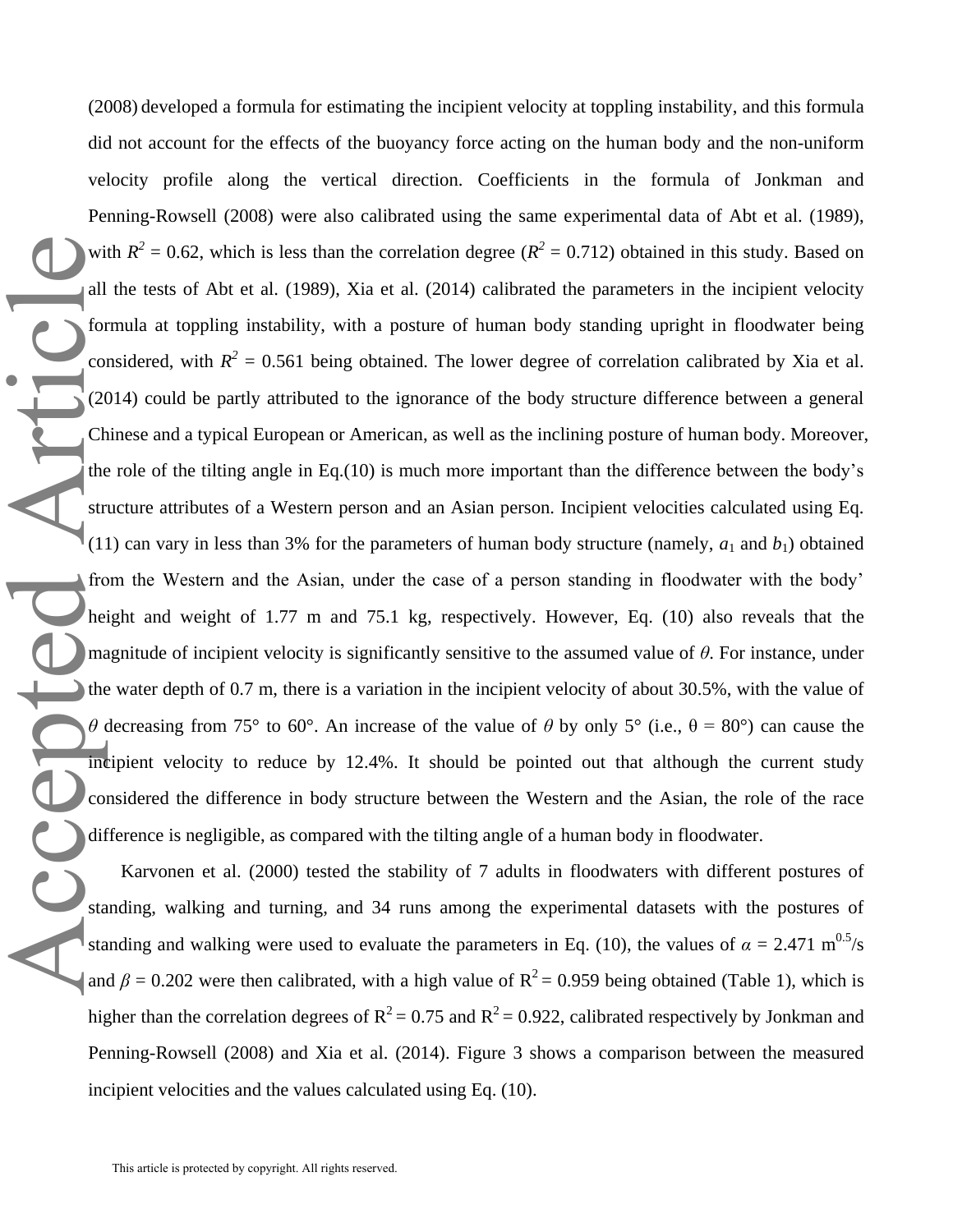#### **3.2 Discussion of the tilting angle**

 $\overline{ }$ 

When the water depth is zero, the forces acting on a human body include the gravitational force and the ground reaction force (see Fig. 1). Therefore, to keep the human body stable, the centre of gravity on body must be located in the vertical range of the contact surface. This leads to:

$$
L_{gx} \cdot \cos \theta \le L_{foot} - L_{gy} \tag{12}
$$

where  $L_{\text{foot}}$  is the foot length, which is approximately equal to 0.15 $h_p$ ; and the value of  $\theta$  is not much lower than 90°. Substituting the expressions of *Lfoot*, *Lgx* and *Lgy* into Eq. (12), the range of the value of *θ* can be obtained:

$$
79.5^{\circ} \le \theta \le 90^{\circ} \tag{13}
$$

Eq. (13) shows that the minimal tilting angle for a typical human body is 79.5° with no water on the ground. It should be noted that the above analysis is based on the theory of mechanics, with the human body being considered as a rigid model and no force from the water acting on the body. However, in the condition of the person resisting against the water, the critical tilting angle of a human body (*θ*) in Eq. (10) would be less than  $79.5^{\circ}$ .

Where<br>
Molecule 19 Colomer<br>
Burge Article 19 Colomer<br>
Burge Article 19 Colomer<br>
Burge Article 19 Colomer<br>
Colomer Article 19 Colomer<br>
Colomer Article 19 Colomer<br>
Colomer Article 19 Colomer<br>
Unified Nexpering Unified Numifi Experimental data of a total 86 tests at toppling instability (Abt et al., 1989; Takahashi et al., 1992; Karvonen et al, 2000; Yee, 2003) were used to calibrate and verify the parameters  $\alpha$  and  $\beta$  under different values of  $\theta$ . 74 runs among these tests were used to calibrate the parameters  $\alpha$  and  $\beta$  under different values of  $\theta$  ranging from 55° to 90°, with the calibrated results being presented in Table 2. The previous derivation process of the proposed formula shows that the parameter  $\alpha$  and  $\beta$  are independent of the value of  $\theta$ . However, Table 2 shows that the values of  $\alpha$  and  $\beta$  vary with the change of *θ*. These variations are regarded to be caused by different test conditions and subjects in the experiments. To obtain the unified values for  $\alpha$  and  $\beta$ , a simple method of arithmetic averaging was used, with the mean values for these parameters (namely  $\alpha$ =3.064 and  $\beta$ =0.303) being evaluated. These unified parameters are suggested to be used in the assessment of flood hazard risk for adults and children.

Another 12 runs were used to verify the accuracy of the calibrated formula at different values of *θ*, covering a wide range of the values of *Fr*. Froude number (*Fr*) is a criterion of the flow regime, with the flow being defined as supercritical for  $Fr > 1$  and being characterized as subcritical for  $Fr < 1$ . For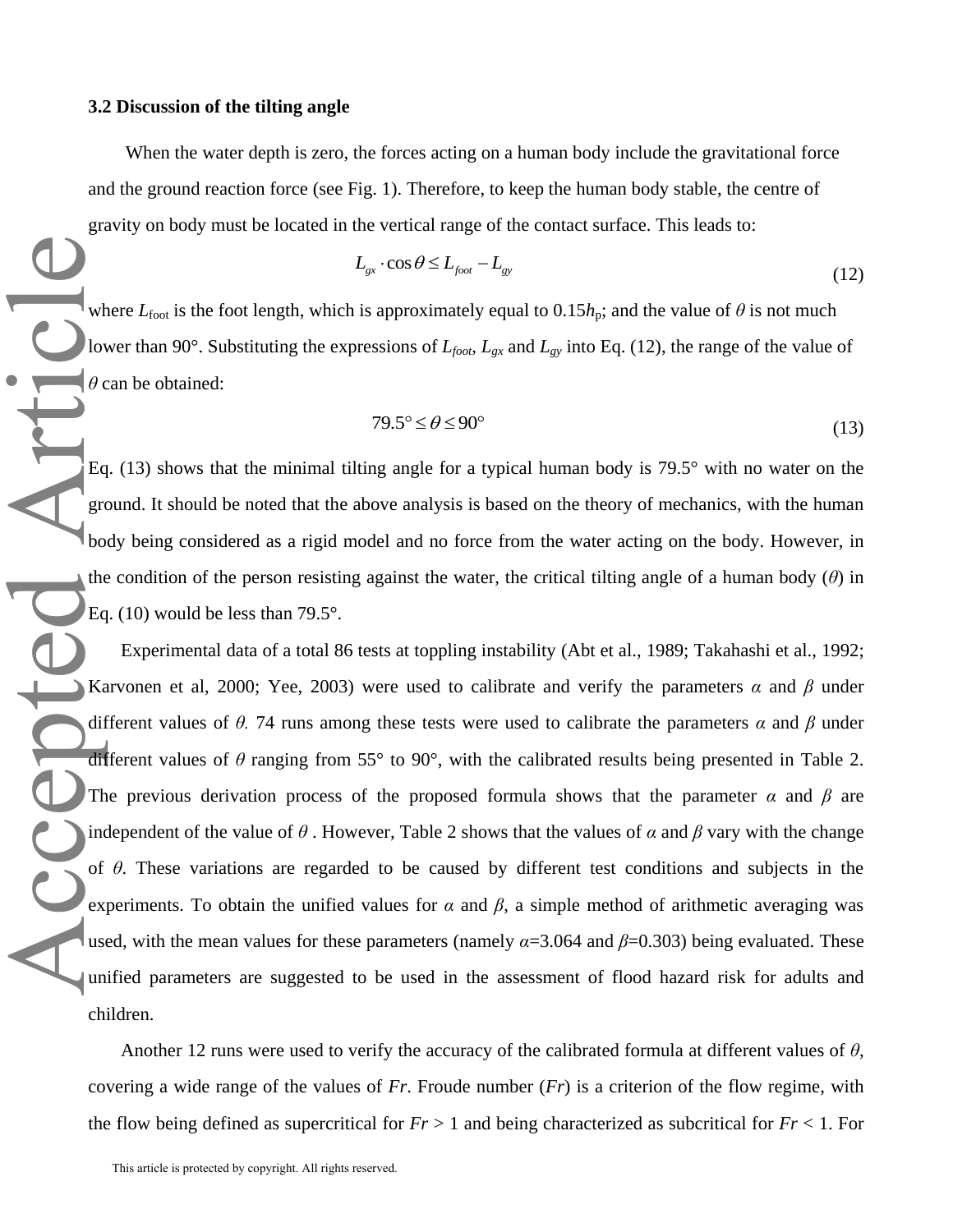each value of  $\theta$ , the incipient velocities were calculated based on the experimental data of these 12 runs and the unified values for  $\alpha$  and  $\beta$ . Then the variations (V) between the calculated incipient velocity  $(U_{cc})$  and the measured incipient velocity  $(U_{cm})$  were obtained at each value of  $\theta$ , with  $\sum_{i=1}^{12} (II - II)^2$  $=\frac{1}{12}\sum_{i=1}^{12}(U_{cci}-U_{cmi})$  $\sum_{i=1}^{n} (U_{\text{cc}i} - U_{\text{cm}i})^2$ . The relationship between the tilting angle of a human body ( $\theta$ ) and the  $V = \frac{1}{4\pi} \sum (U_{\text{cei}} - U)$  $ci$   $\circ$  c Accepted Articles Contact of the the the test<br>
of the the mass of stability<br>
of the the mass of stability<br>
of the the the the test<br>
of the test<br>
of the test<br>
of the test<br>
of the test<br>
of the test<br>
of the test<br>
of the test 1 variation (*V*) was presented in Fig. 4. Figure 4 illustrates that the variation reaches the lowest point when  $\theta$  is approximately equal to 75°. The comparison between the calculated and measured values of **NHV** the incipient velocities was presented in Fig. 5, and it also shows that the calculations agree better with the measurements when the value of  $\theta$  is equal to 75°. Therefore, it is appropriate to use the unified  $\alpha$ and  $\beta$  at  $\theta$ =75° to calculate the incipient velocity for a human in floodwater. It should be emphasized that the value  $\theta = 75^{\circ}$  doesn't mean a real person can keep the body rigid at a tilting angle of  $75^{\circ}$  in floodwater. The tilting angle is just a conceptual parameter representing the comprehensive posture of a human body in floodwater.

## **4 Application to laboratory measurements**

The average body structure parameters for a typical adult or child were adopted in Eq. (10), with a mass of  $m_p = 75.1$  kg or 25.5 kg, and a height of  $h_p = 1.77$  m or 1.26 m, respectively. The toppling stability thresholds for adults and children were illustrated respectively by the thin broken curve and the thick solid curve in Fig. 6. Figure 6 presents the observed datapoints of water depth and flow velocity for people at toppling instability, covering the laboratory measurements of Abt et al., 1989; Karvonen et al., 2000; Takahashi et al., 1992; Yee, 2003; Russo et al., 2013; Martínez-Gomariz et al., 2016.

Figure 6 shows that the calculated results generally agree well with the observed data obtained from the tests conducted in laboratory flumes (Abt et al., 1989; Takahashi et al., 1992; Karvonen et al*.*, 2000; Yee, 2003, Jonkman and Penning-Rowsell, 2008), whereas the proposed stability guideline for adult is higher than the datasets of Russo et al. (2013) and Martínez-Gomariz et al. (2016), and this can be partly attributed to the fact that their experiments were conducted under the condition of low depth and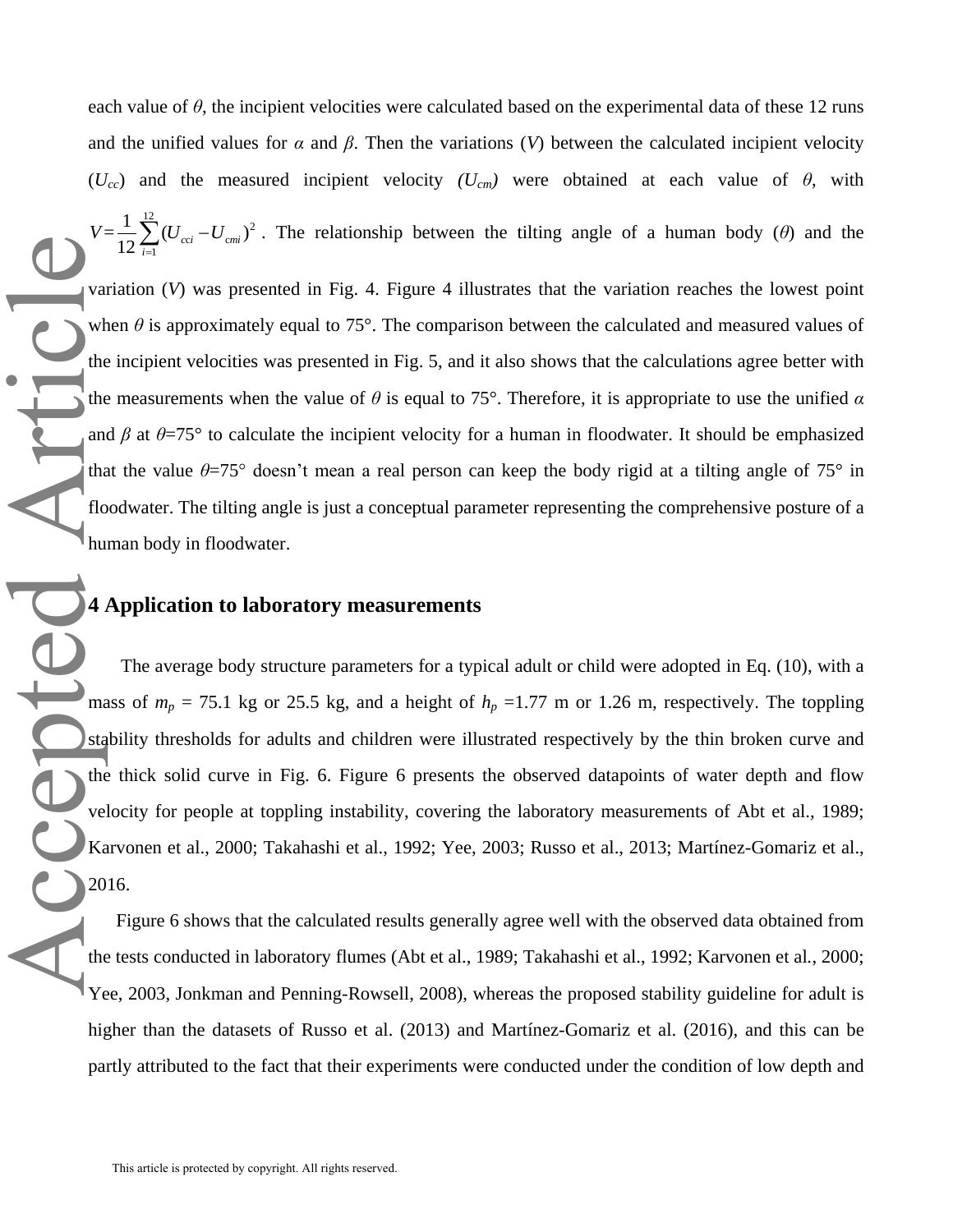high velocity. In addition, the specific characteristics of the experimental campaign (safety equipment, costume, footwear, ground surfaces, etc.) may also influence the results (Russo et al., 2013).

in flood<br>incipie<br>incipie<br>divide<br>be use<br>of come<br>and flow.<br>Iittle comments With the calibrated parameters  $\alpha$  and  $\beta$  in Eq. (10), the proposed formula can be used to evaluate the flood hazard risk to people in urban floods with high water depths, and the predictions can be used in flood risk management. Specifically, for a given value of the incoming depth  $h_f$ , the corresponding incipient velocity for adults or children can be calculated using Eq. (10). If the incoming velocity exceeds the corresponding incipient velocity, then the adults or children will be swept away, otherwise they will be safe. These curves in Fig. 6 relating water depths and corresponding critical velocities divide the safe and unsafe regions for children or adults respectively. For example, the zone below the broken curve means safe for adults, while it would be unsafe above the curve. The formula can further be used to quantify the flood hazard degree (*HD*) for children and adults based on the following expression (Xia et al. 2011):

$$
HD = Min (1.0, Uf / Uc)
$$
 (14)

where  $U_f$  is the velocity of the incoming flow, which can be predicted using a two-dimensional hydrodynamic model for urban flood inundation. Obviously, the value of *HD* ranges from 0 to 1.0, and a higher *HD* value means more dangerous for people. This simple assessment method is useful for managers to issue the flood warning information in urban areas.

## **5 Conclusions**

Urban flood disasters appear to have occurred frequently in recent years due to intense rainfall, leading to severe casualties. When exposed to floodwater, the person would adjust standing posture to increase the resistance to the incoming flow, commonly with a posture of leaning forward the incoming flow. However, previous studies relevant to the stability criteria for people in floodwaters have taken little or no consideration into the effect of postural adaptation of the human body. The criterion in the form of incipient velocity for human stability in floodwaters has been improved in this study, with the leaning posture being considered, which is regarded as a conceptual representation of the postural adjustment. The parameters in the proposed formula were calibrated based on the previous experimental data. The following conclusions are drawn from this study: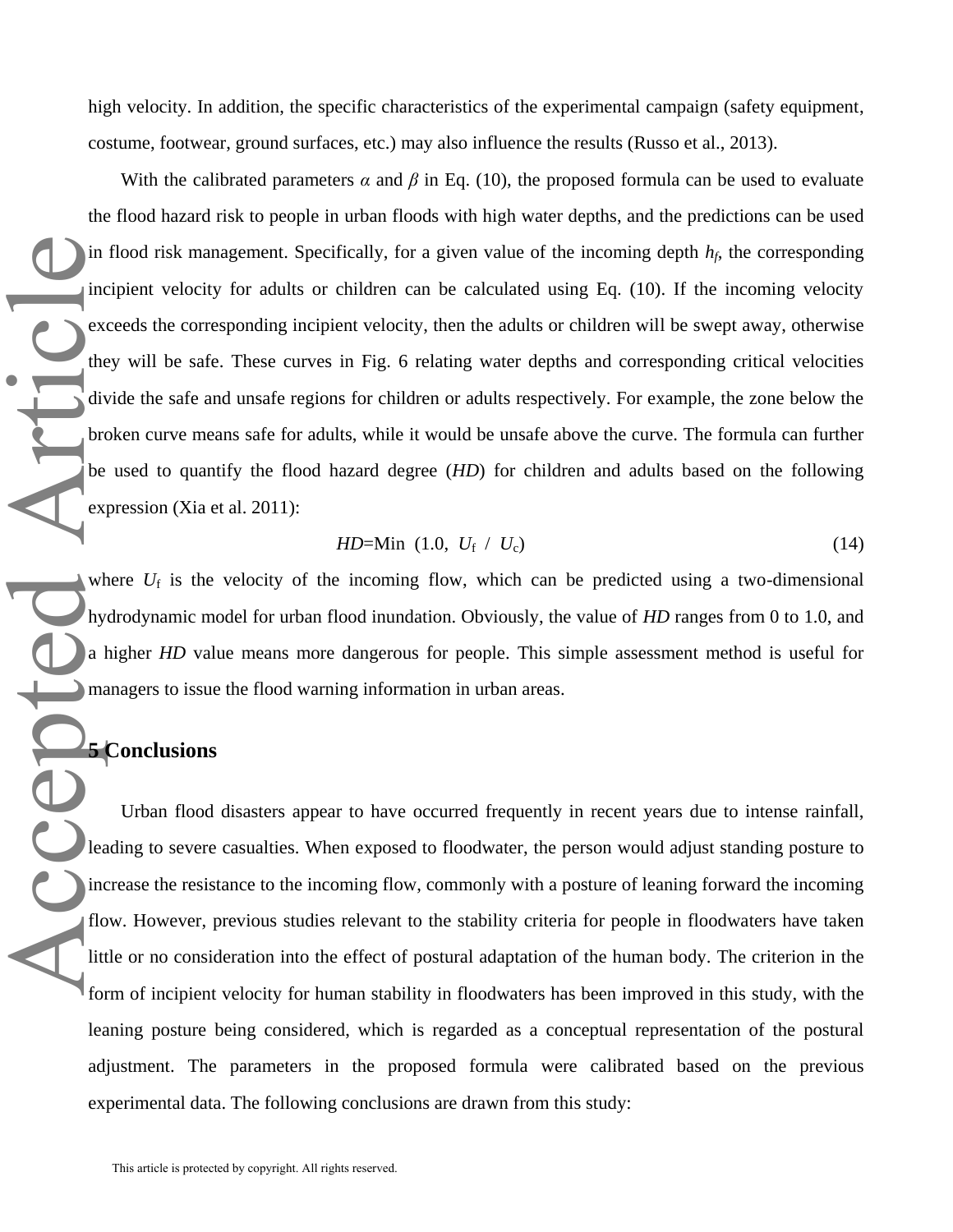(i) The forces acting on a human body in floodwater with a posture of leaning forward were presented, with a corresponding formula for the incipient velocity being derived at toppling instability, which accounts for the effects of body buoyancy and standing posture. It is necessary to be noted that the test subjects in previous flume experiments were American or European, and there exists a slight difference of body structure between a general Chinese and a typical European or American. Therefore, the buoyancy force was re-evaluated based on the parameters of human body structure for a typical American or European.

differe<br>the bu<br>the re<br>subject the re<br>human<br>(iii)<br>assess<br>Ackne<br>The s<br>51725<br>20420<br>Resea<br>Refer (ii) The role of the tilting angle of a human body in floodwater was discussed and the parameters were re-calibrated based on existing flume experimental datasets for American or European human subjects. Stability thresholds at toppling for children and adults were presented in this study, based on the re-calibrated parameters using existing flume experimental datasets for American or European human subjects.

(iii) The flood hazard degrees for children and adults were further evaluated based on the calculated incipient velocities at people instability and the corresponding incoming flow velocities. This simple assessment method is useful for issuing the flood warning information in urban areas.

### **Acknowledgements**

The study was partly supported by the National Natural Science Foundation of China (Grant Nos. 51725902 and 51579186), and the Key Cultivating Project from Wuhan University (Grant No. 2042017kf0238). It was also partly supported by two international projects of Global Challenges Research Fund at Cardiff University and UK-China Urban Flooding Research Impact Programme

## **References**

Abt S.R., Wittler R.J., Taylor A., Love D.J. Human stability in a high flood hazard zone. Journal of the American Water Resources Association, 1989, 25(4), 881-890.

Barredo J.I. Major flood disasters in Europe: 1950–2005. Natural Hazards, 2007, 42(1), 125-148.

Cox R.J., Shand T.D., Blacka M.J. Appropriate safety criteria for people. Sydney: Engineers Australia, 2010.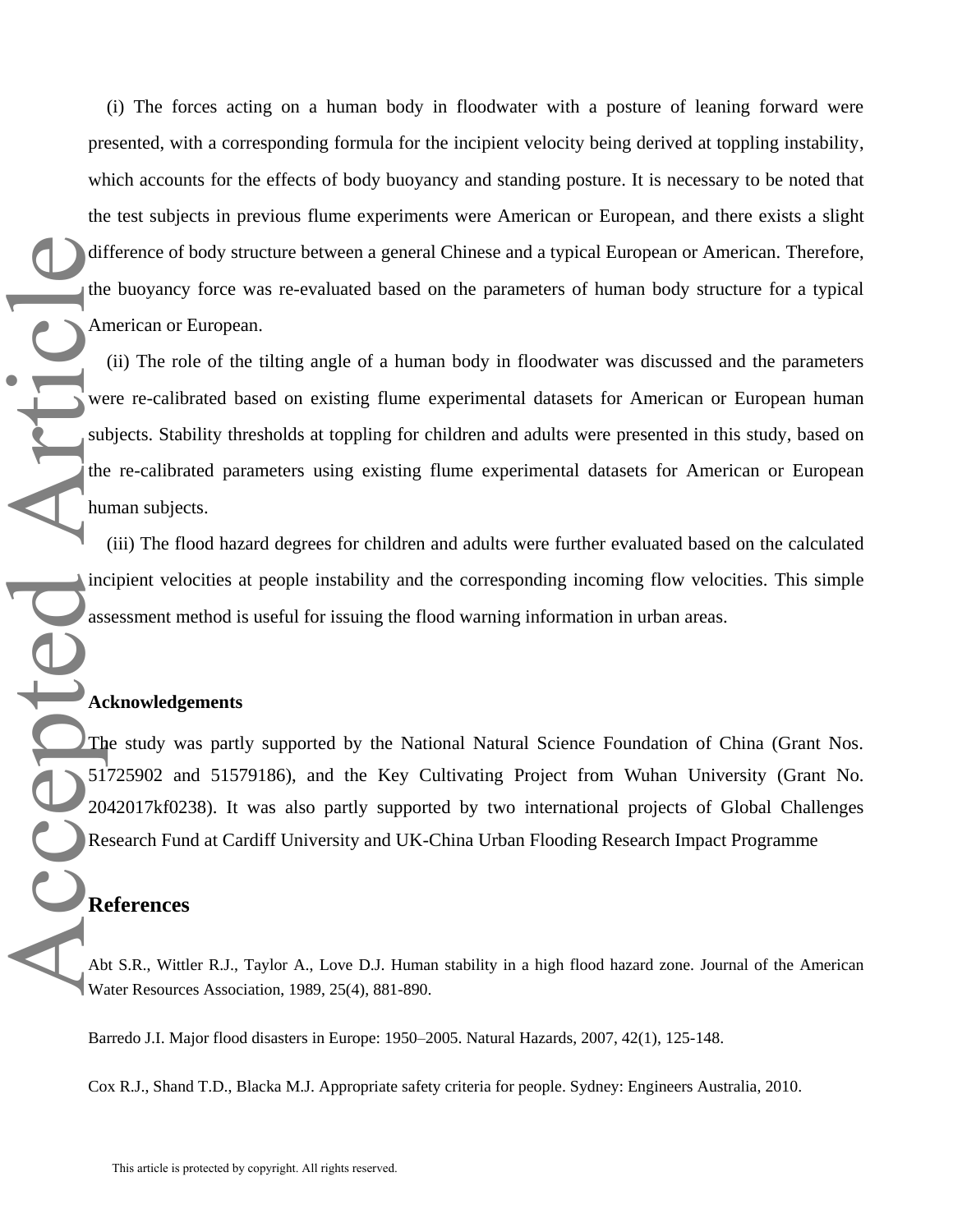Drillis R., Contini R., Bluestein M. Body segment parameters. Artificial Limbs, 1964, 8(1), 44-66.

EM-DAT: [http://www.emdat.be/,](http://www.emdat.be/) 2015.

rtic

Foster D.N., Cox R.J. Stability of children on roads used as floodways. Sydney: Water Research Laboratory, 1973.

Guo Q.S., Wang Y.H. Ergonomics. Tianjing University Press, Tianjing, 1995.

Hellebrandt F.A., Tepper R.H., Braun G.L. Location of the Cardinal Anatomical Orientation Planes Passing Through the Center of Weight in Young Adult Women. American Journal of Physiology, 1938, 121, 465-470.

Jonkman S.N., Penning- Rowsell E. Human instability in flood flows. Journal of the American Water Resources Association, 2008, 44(5), 1208-1218.

Karvonen R.A., Hepojoki H.K., Huhta H.K., Louhio A. The use of physical models in dam-break analysis. Helsinki: Helsinki University of Technology, 2000.

Keller R.J., Mitsch B. (1993) Safety Aspects of the Design of Roadways as Floodways, Research Report No. 69.

Lind N., Hartford D., Assaf H. Hydrodynamic models of human stability in a flood. Journal of the American Water Resources Association, 2004, 40(1), 89–96.

Milanesi L., Pilotti M., Ranzi R. A conceptual model of people's vulnerability to floods. Water Resources Research, 2015, 51, 182-197.

Martínez-Gomariz E., Gómez M., Russo B. Experimental study of the stability of pedestrians exposed to urban pluvial flooding. Natural Hazards, 2016, 82(2), 1259-1278.

Guo Q<br>Hellebi the Cer<br>Monkma<br>Associ Karvor<br>Helsinl<br>Keller<br>Lind N<br>Resour<br>Millane<br>2015, 5<br>Martín<br>Hoodin<br>Ruin I.<br>and hu:<br>199-21<br>Sandro Physio<br>Sandro Physion<br>Sandro Physion Ruin I., Creutin J.D., Anquetin S. and Lutoff C.L. Human exposure to flash floods–Relation between flood parameters and human vulnerability during a storm of September 2002 in Southern France. Journal of Hydrology, 2008, 361(1-2), 199-213.

Russo B., Gómez M., Macchione F. Pedestrian hazard criteria for flooded urban areas. Natural hazards, 2013, 69(1), 251-265.

Sandroy J., Collison H.A. Determination of human body volume from height and weight. Journal of Applied Physiology. 1996, 21(1), 167–172.

Soula S., Sauvageot H., Molinie G., Mesnard F., Chauzy S. The CG lightning activity of a storm causing a flash-flood. Geophysical research letters, 1998, 25(8), 1181-1184.

Takahashi S., Endoh K., Muro Z.I. Experimental study on people's safety against overtopping waves on breakwaters. Report on the Port and Harbour Institute, 1992, 34(4), 4-31.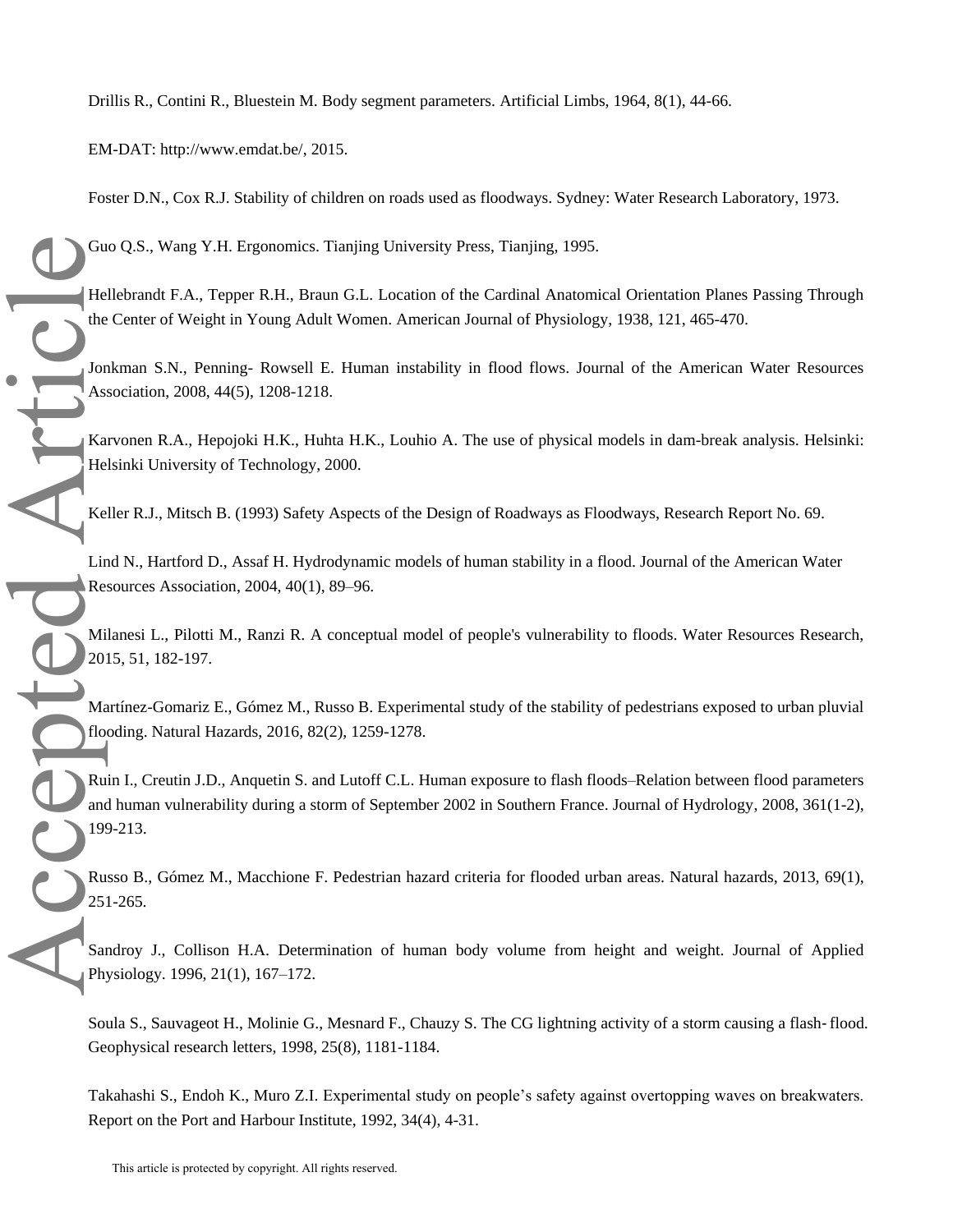Xia J.Q., Falconer R.A., Wang Y.J., Xiao X.W. New criterion for the stability of a human body in floodwaters. Journal of Hydraulic Research, 2014, 52(1), 93-104.

Xia J.Q., Chen Q., Falconer R.A., Deng S.S., Guo P. Stability criterion for people in floods for various slopes. Proceedings of the Institution of Civil Engineers-Water Management, 2016, 169(4), 180-189.

Xia J.Q., Falconer R. A., Lin B., et al. Numerical assessment of flood hazard risk to people and vehicles in flash floods. Environmental Modelling & Software, 2011, 26(8), 987-998.

Yee M. Human stability in floodways. Sydney: University of New South Wales, 2003.

Zhang R.J., Xie J.H. Sedimentation research in China. China Water and Power Press, Beijing, 1993.

Wang K.,Wang L., Wei Y.M. and Ye M.S. Beijing storm of July 21, 2012: observations and reflections. Natural Hazards, 2013, 67(2), 969–974.

Wu W.M. Computational river dynamics. Taylor & Francis Group, London, 2007.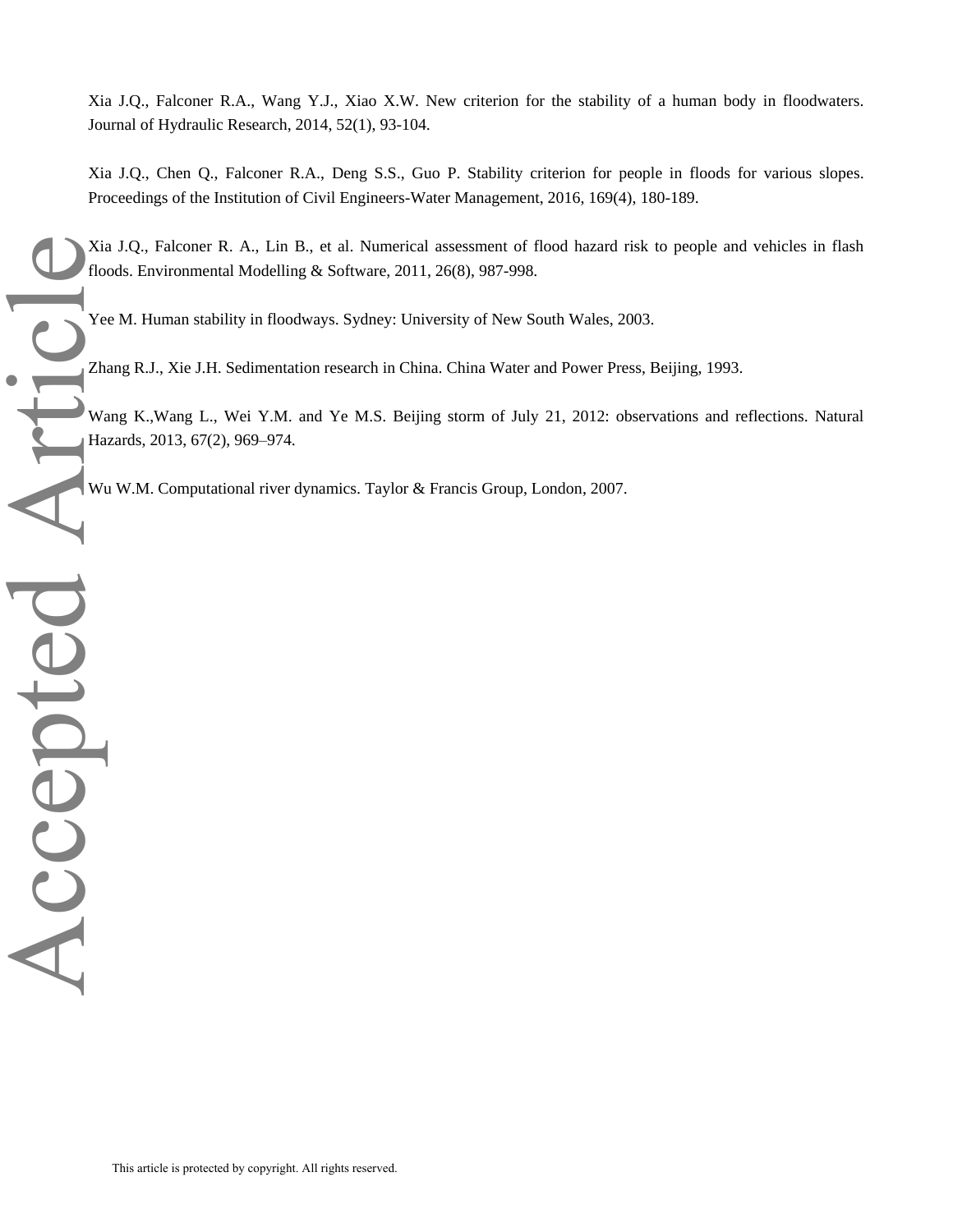

Figure 1. Sketch of governing forces acting on a flooded human body at toppling instability.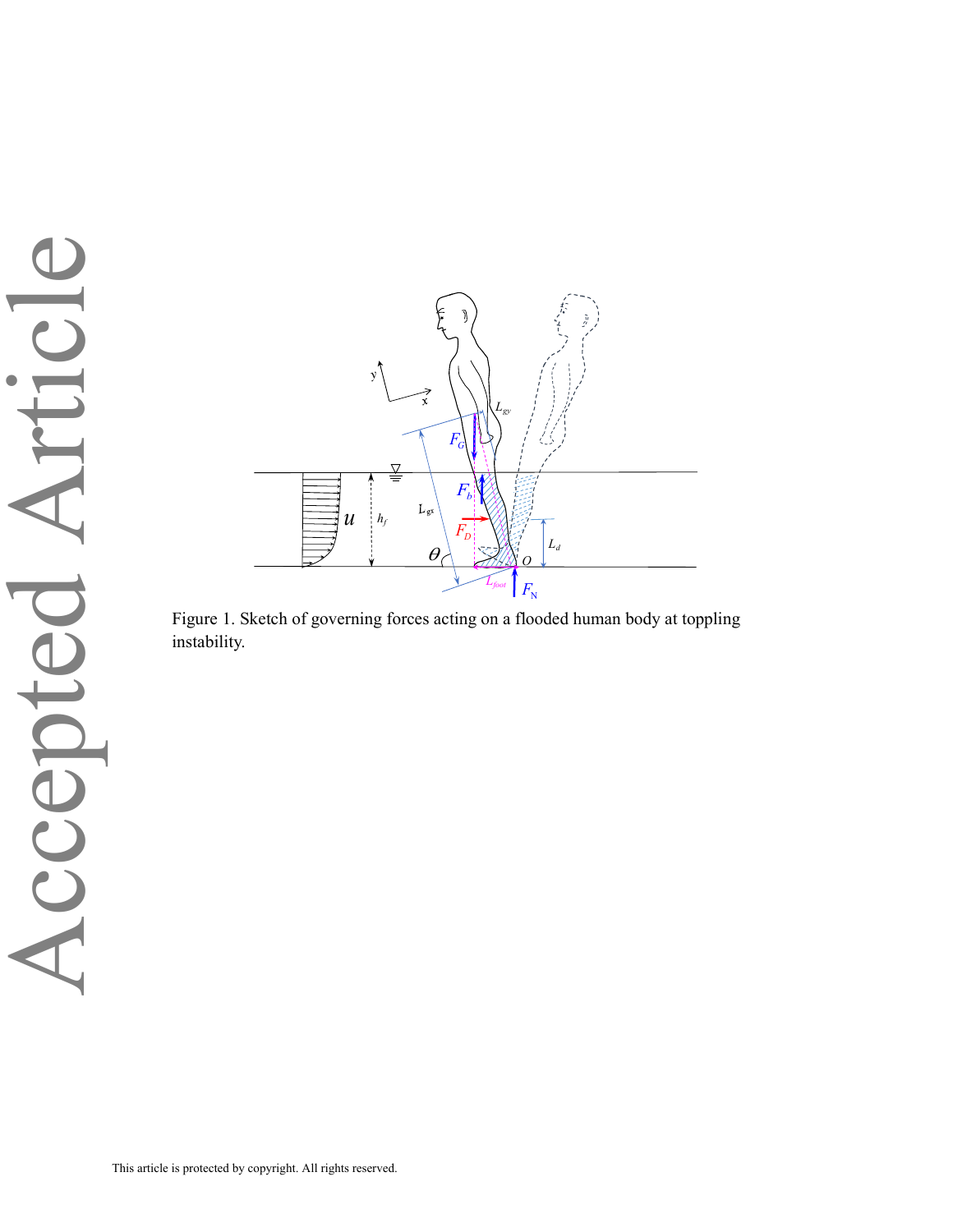

Figure 2. Relationship between the relative volume and relative depth for a typical European or American.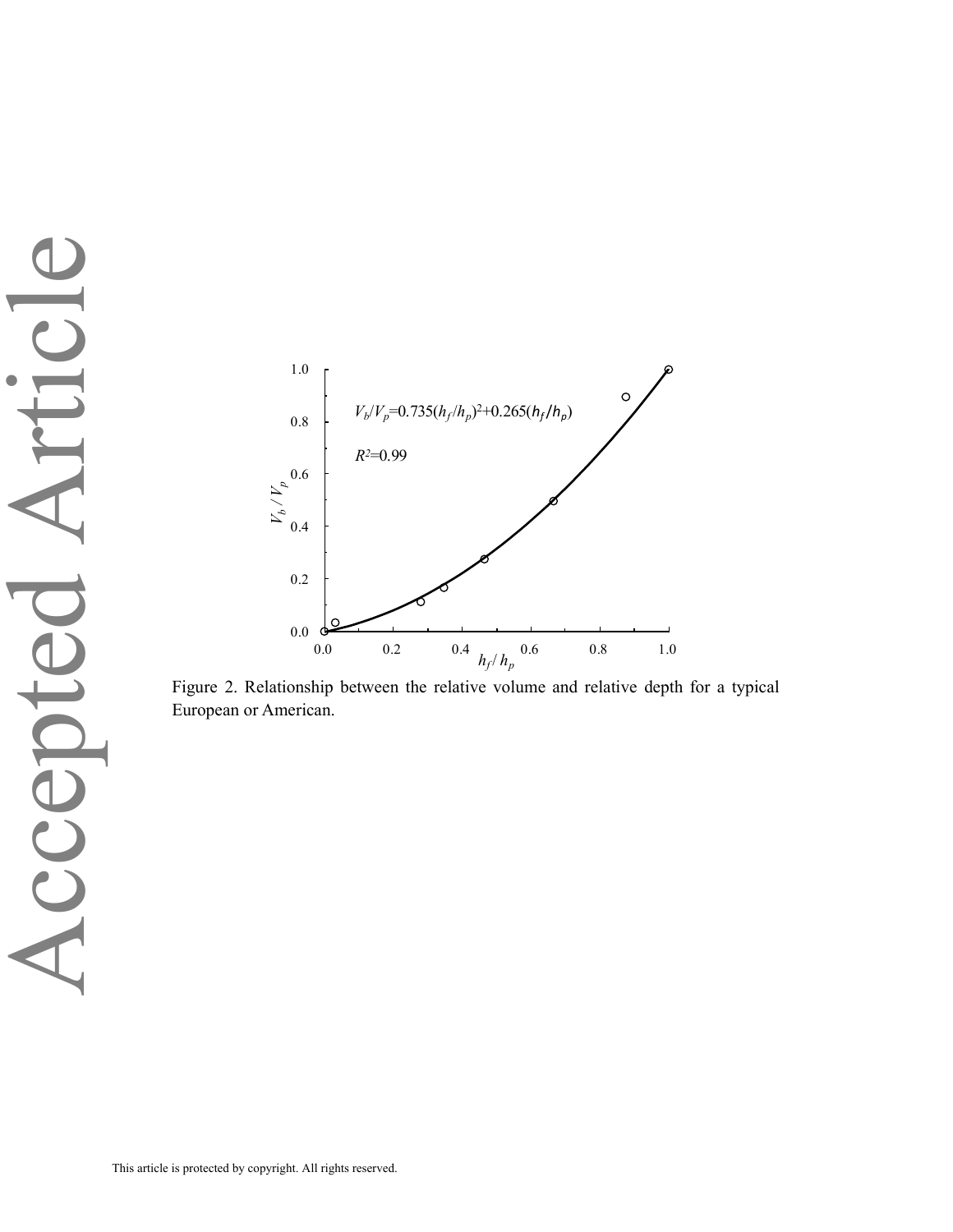

Figure 3. Comparison between the previous experimental data and the calculations using Eq.  $(10)$ .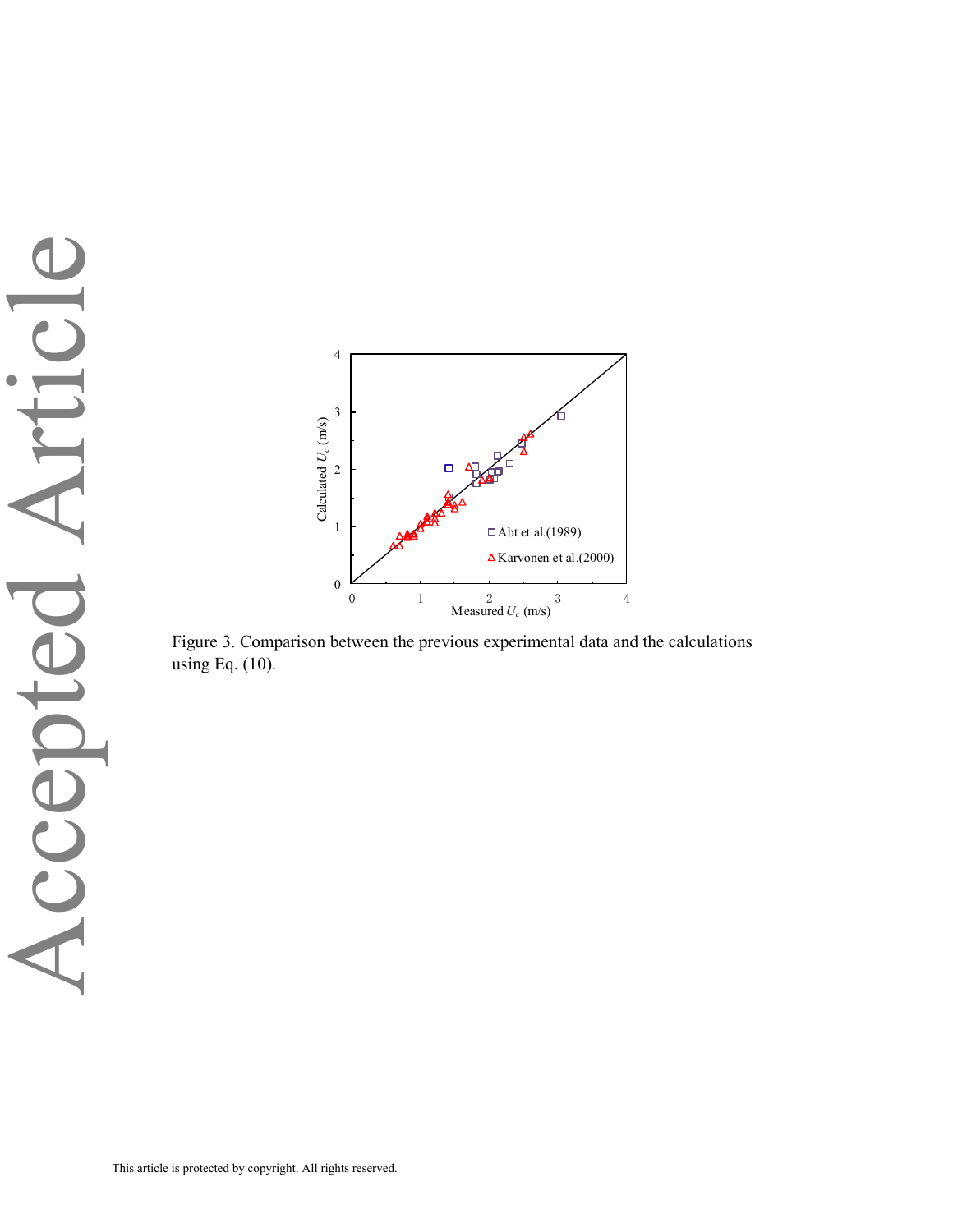Articl Accepted



Figure 4. Relationship between the tilting angle of a human body  $(\theta)$  and the value of  $V_{\cdot}$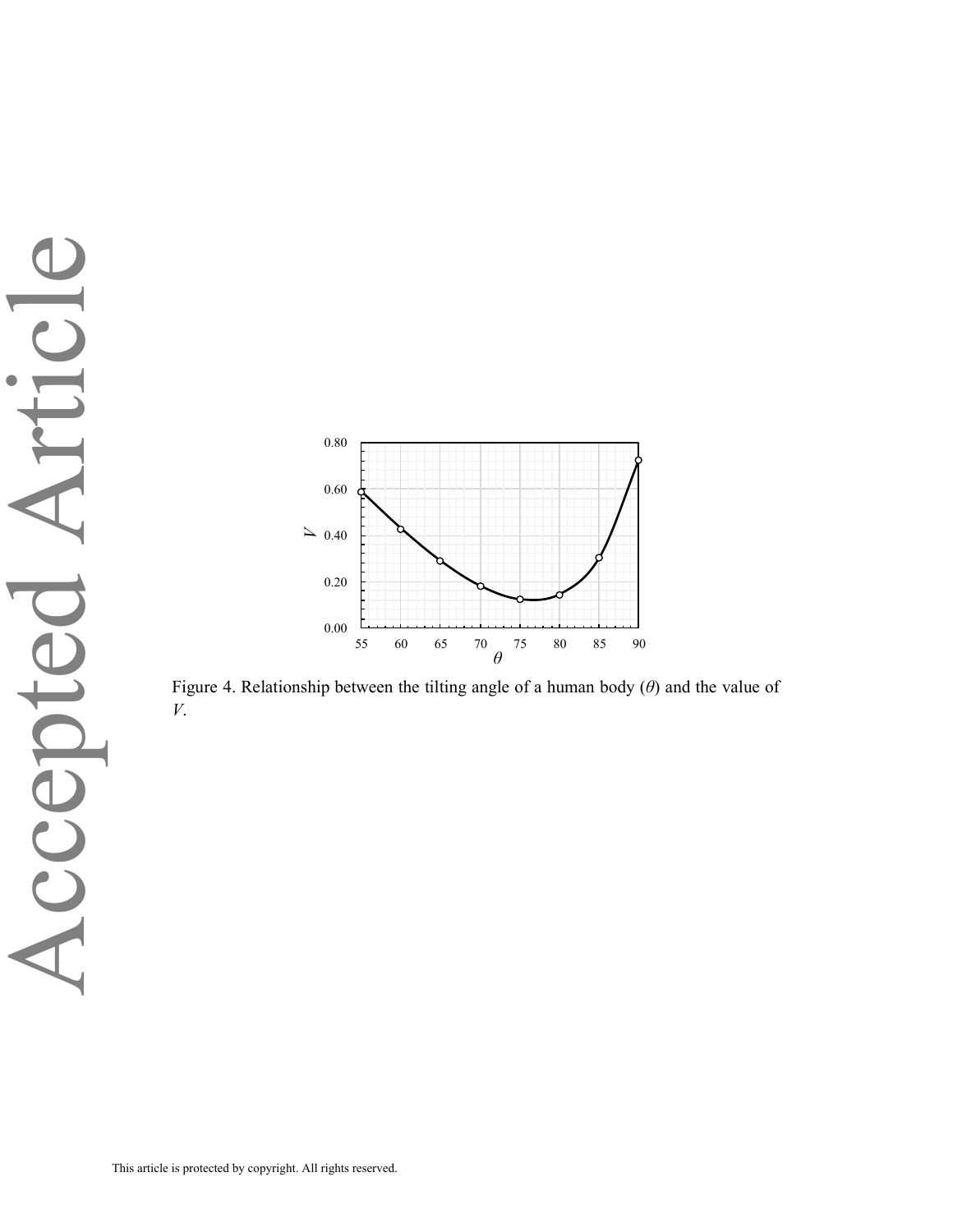



Figure 5. Comparison between the calculated and measured values of *U<sup>c</sup>* (the dash lines represent the linear fitting curves when  $\theta$ = 60°, 70°, 75°, 80°, 90° from top to down).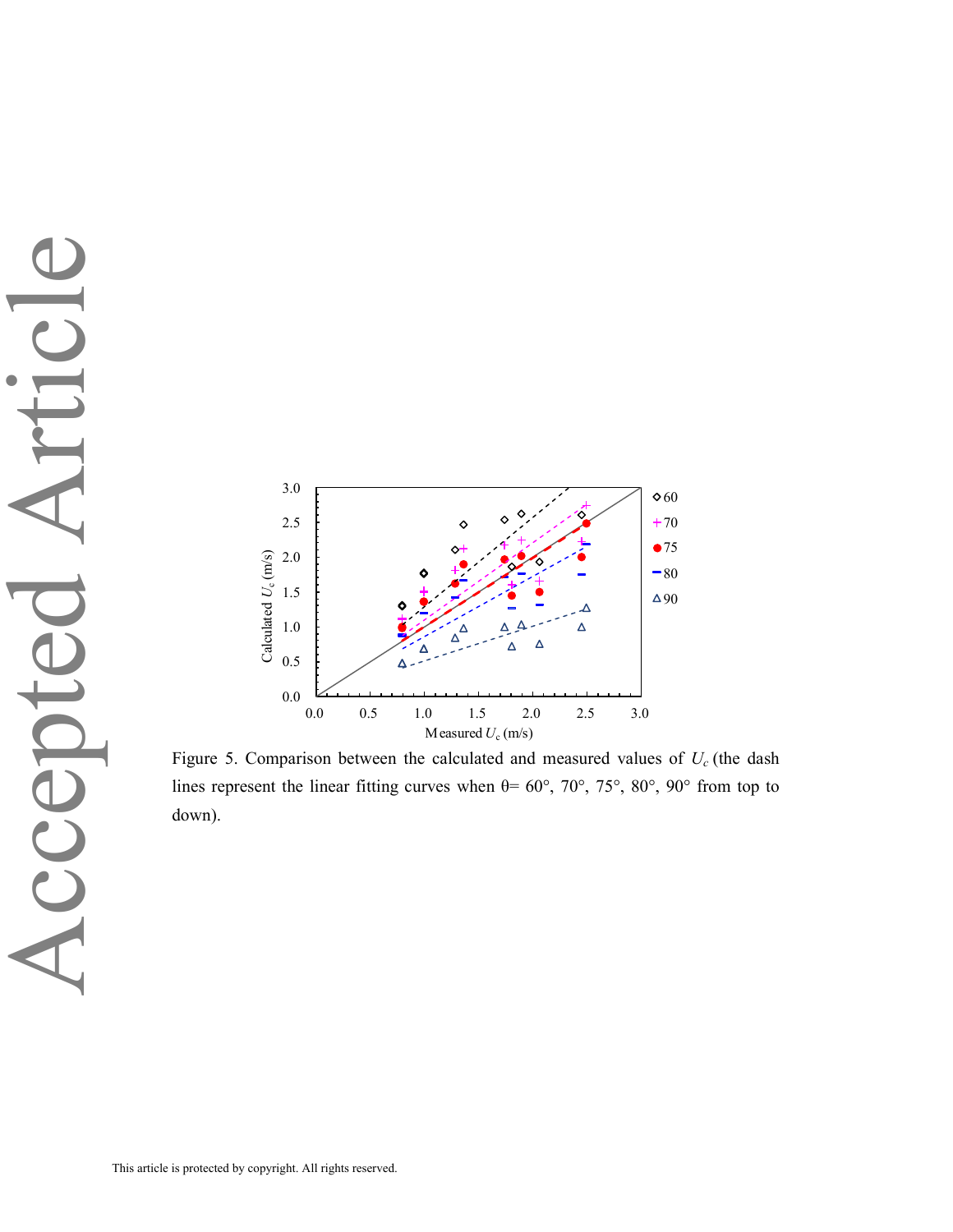

Figure 6. Comparison between the flume measurements and the calculations using the derived formula<br>for adults and children.

TICI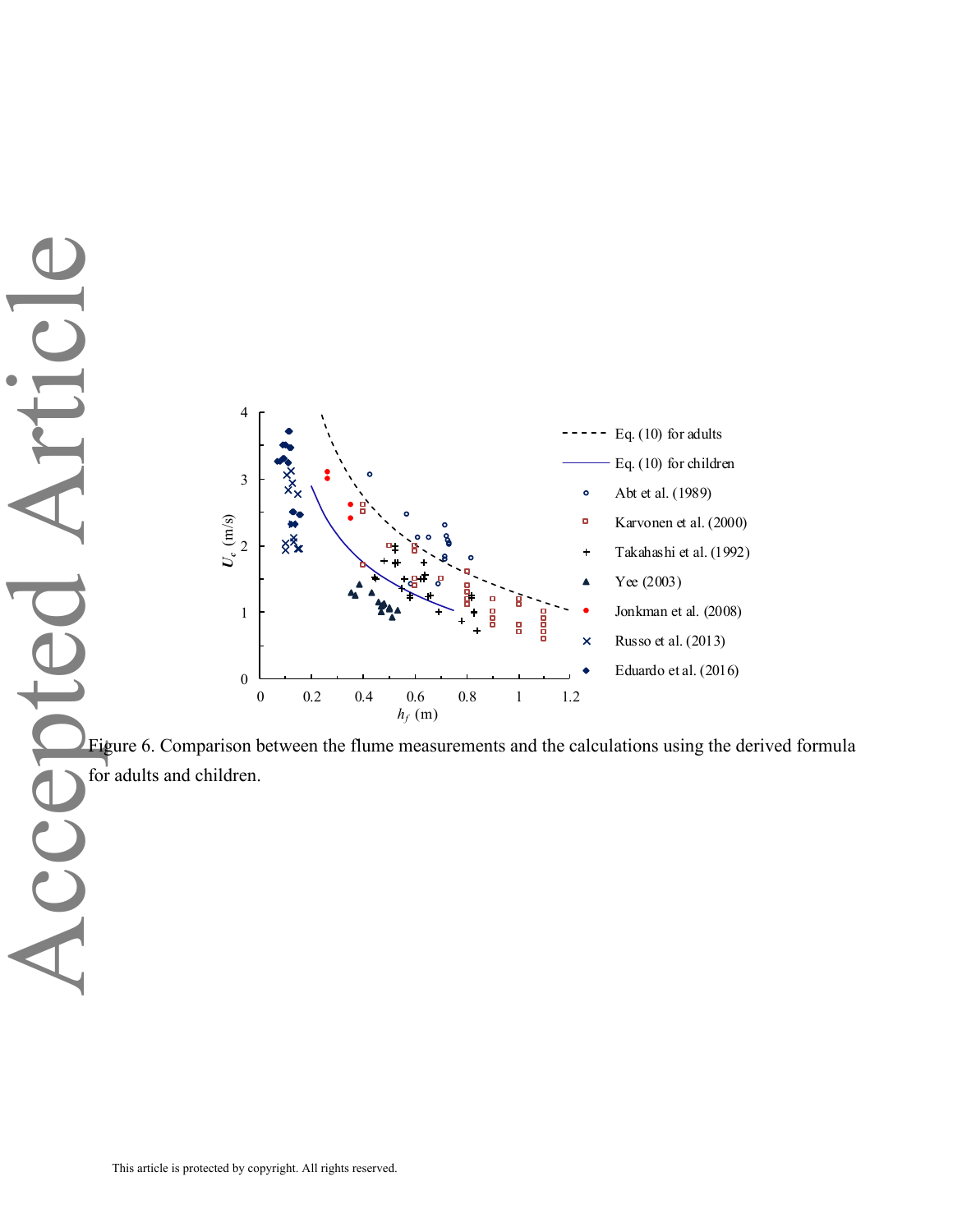| Experimental data      | $\alpha$ | К                 | $R^2$ | Number of<br>observations |
|------------------------|----------|-------------------|-------|---------------------------|
| Abt et al. (1989)      | 3.672    | 0 271 0 712       |       | 14                        |
| Karvonen et al. (2000) |          | 2.471 0.202 0.959 |       | 34                        |

Table 1. Calibrated parameters in Eq. (10) using the measurements in the literature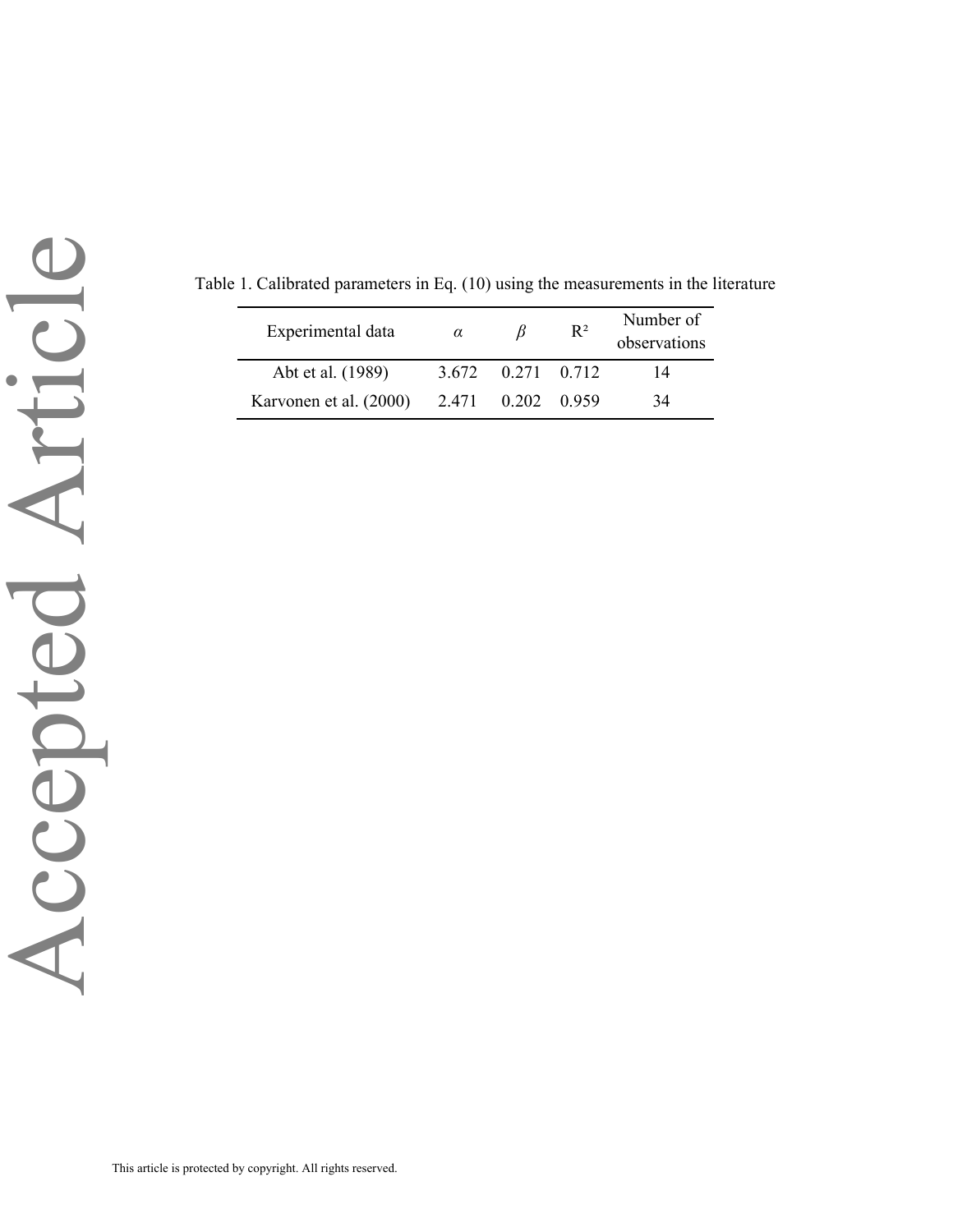| $\theta$ | Calibration (74 tests) |       | Verification (12 tests) |
|----------|------------------------|-------|-------------------------|
|          | $\alpha$               |       | V                       |
| 55       | 1.990                  | 0.287 | 0.586                   |
| 60       | 2.110                  | 0.288 | 0.428                   |
| 65       | 2.265                  | 0.290 | 0.288                   |
| 70       | 2470                   | 0.293 | 0.180                   |
| 75       | 2.757                  | 0.297 | 0.123                   |
| 80       | 3.186                  | 0.303 | 0.145                   |
| 85       | 3.945                  | 0.316 | 0.302                   |
| 90       | 5.789                  | 0.353 | 0.724                   |

Table 2. Parameter calibration using 74 tests and verified results using 12 tests